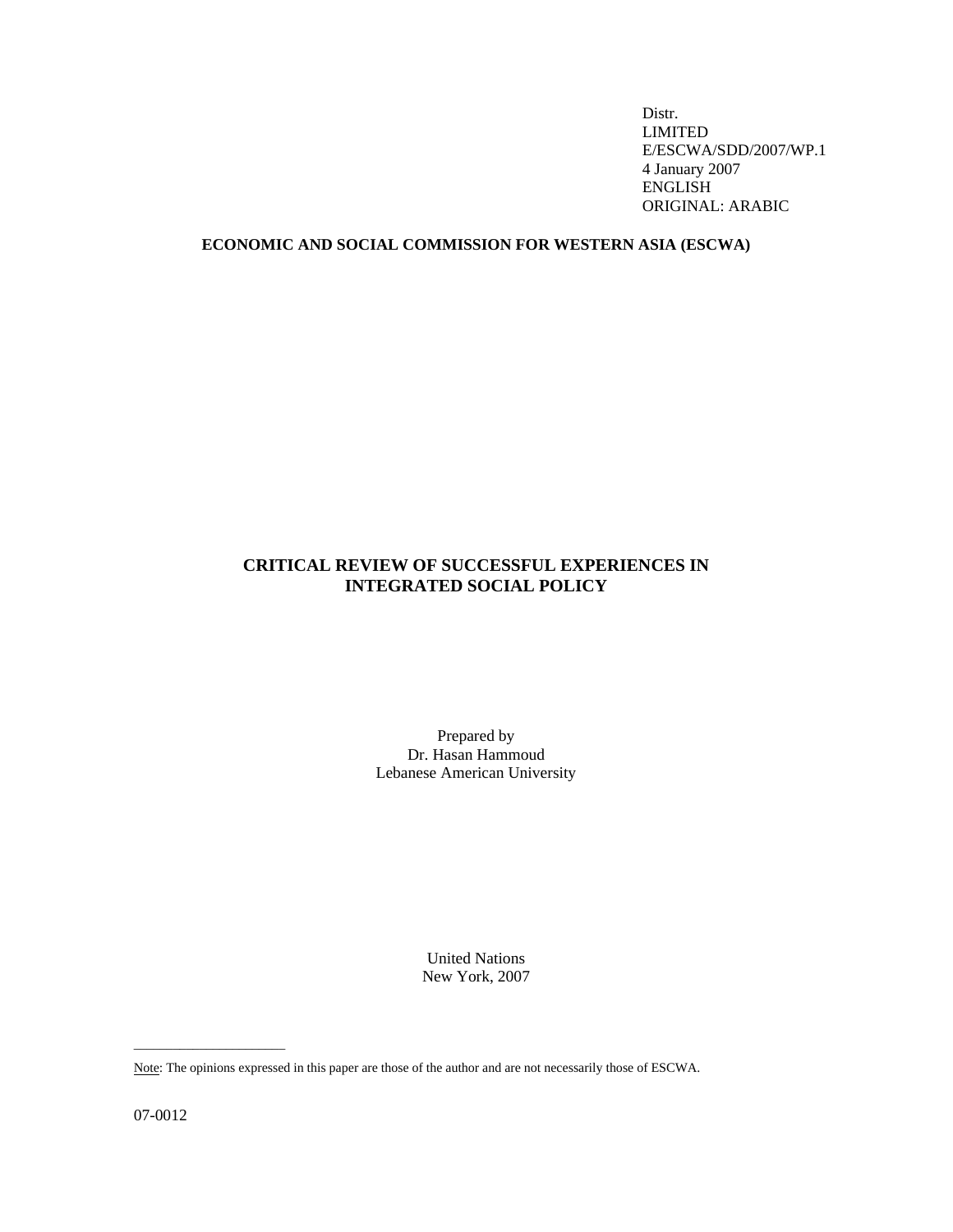# **CONTENTS**

Page

|         |                                                         |  | 1              |  |  |  |
|---------|---------------------------------------------------------|--|----------------|--|--|--|
| Chapter |                                                         |  |                |  |  |  |
| I.      | THE EXPERIENCE OF STATES WITH SOCIAL WELFARE SYSTEMS    |  |                |  |  |  |
|         | A.                                                      |  | $\overline{2}$ |  |  |  |
|         | $\mathbf{B}$                                            |  | $\overline{3}$ |  |  |  |
|         | $C_{\cdot}$                                             |  | $\overline{7}$ |  |  |  |
| П.      | <b>GUIDELINES FOR SOCIAL POLICY FORMULATION IN ARAB</b> |  |                |  |  |  |
|         | А.                                                      |  | 11             |  |  |  |
|         | <b>B.</b>                                               |  | 11             |  |  |  |
|         | $\mathsf{C}$ .                                          |  | 12             |  |  |  |
|         | D.                                                      |  | 12             |  |  |  |
|         | $E_{\rm c}$                                             |  | 13             |  |  |  |
|         | $F_{\cdot}$                                             |  | 14             |  |  |  |
|         | G.                                                      |  | 16             |  |  |  |
|         | H.                                                      |  | 17             |  |  |  |
|         | I.                                                      |  | 18             |  |  |  |
|         | $\mathbf{J}$ .                                          |  | 19             |  |  |  |
|         | Κ.                                                      |  | 20             |  |  |  |
|         |                                                         |  | 21             |  |  |  |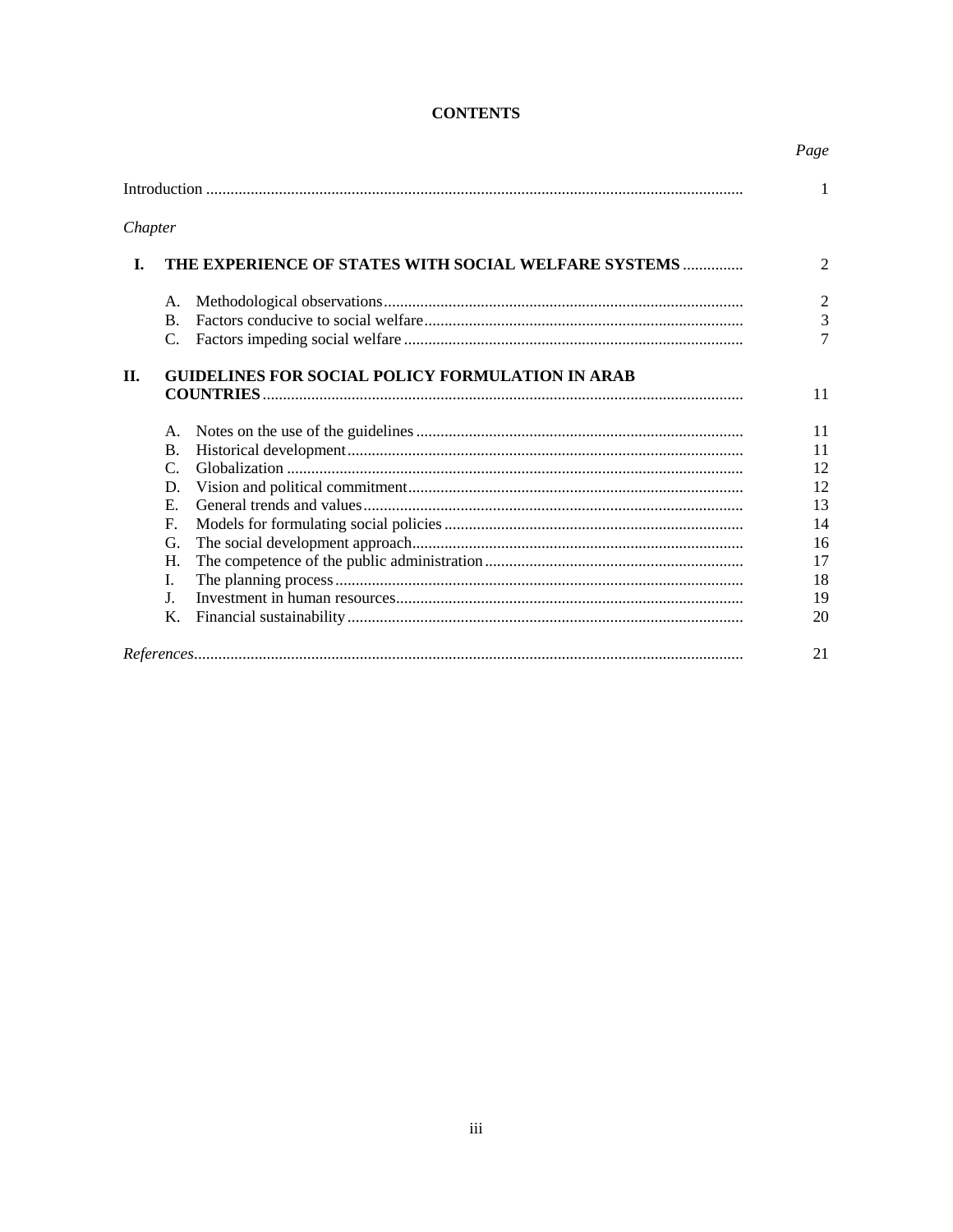# **Introduction**

 This paper consists of two parts. The first part reviews the experiences and particularities of selected social welfare States, with a view to identifying factors conducive to achieving social welfare and the impediments thereto. Those factors have been determined by reviewing the experience of five countries, namely, Canada, Malaysia, Norway, South Korea and Tunisia, in formulating social policy, and identifying the successful contribution of that experience, not only at the planning level, but also in the implementation of policies and special programmes aimed at developing their societies and achieving optimal social welfare for their citizens.

 The second part sets out general social policy directions that can be adopted in the Arab countries in preparation for formulating and implementing such policies. Those themes can provide a reference framework for decision makers and others working in the field of social development and involved in planning policies and related programme implementation, follow-up and evaluation, with a view to enhancing and promoting their efficiency.

 Some studies and reports on social policy prepared by the Economic and Social Commission for Western Asia (ESCWA) have been consulted in the preparation of this paper.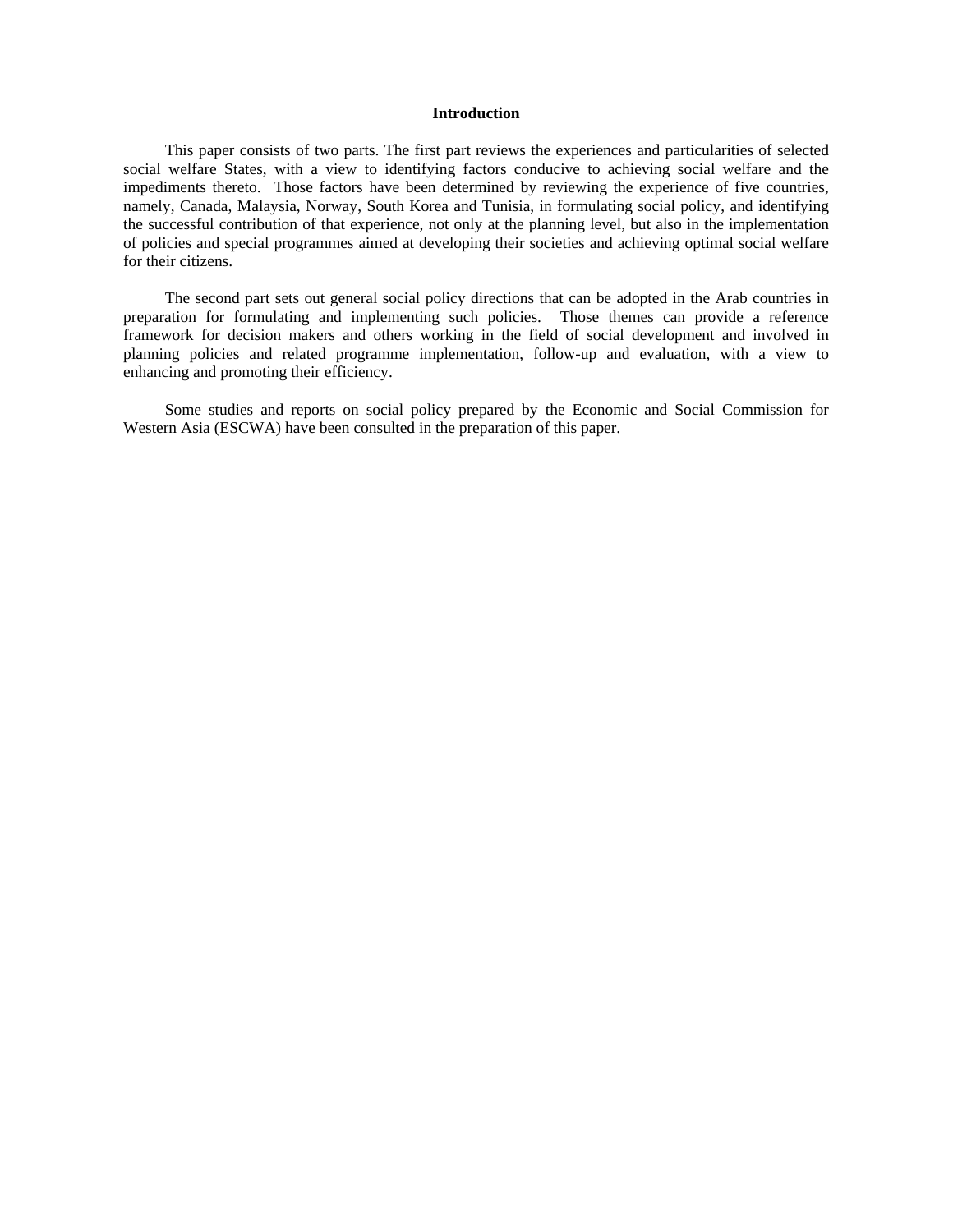### **I. THE EXPERIENCE OF STATES WITH SOCIAL WELFARE SYSTEMS**

 The concept of social policy is generally of considerable importance to the world community and, in particular, to developing countries, because of its significant impact on the advancement, development and welfare of societies, and provision of a decent standard of living for their citizens. It also helps to provide basic needs and minimize disparities between members of the same society, hence achieving an acceptable level of social justice and equality and, therefore, social stability and social cohesion.

 It is no longer possible to expect free market policies to assume those roles. In recent years, neoliberal economic policies have widened, if indeed they did not actually create the gap between the affluent few and the destitute masses. They therefore qualify as the principal cause of social and economic distortions in the world. Structural adjustment policies and attendant requirements from Governments, including freeing economies and adopting privatization and free market policies, have led to increased unemployment and poverty, deteriorating living conditions for large swathes of the population, and greater disparities between the various social strata and regions. Further results have been the marginalization of large segments of society and adverse living conditions for children, women and families in general, and for ageing persons in particular.

 The reform of social policies in Arab countries in the light of globalization is no longer an option for Governments, but an absolute necessity if political stability and national peace are to be guaranteed. Such reform will provide the foundation for advancement and progress in the modern world.

 This part of the report presents a review of the experiences of five countries, namely, Canada, Malaysia, Norway, South Korea and Tunisia, in social welfare. It aims to identify the main factors that have contributed to the success of the efforts of those countries to improve the quality of life of their people, as well as the factors that have sometimes impeded the realization of that purpose.

### A. METHODOLOGICAL OBSERVATIONS

 The experience of the five countries under consideration has varied because of their different political, economic and cultural conditions and levels of development and extent to which their regimes and institutions have been modernized. Some methodological observations should be made here in order to help social policymakers and other relevant actors in the ESCWA region derive greater benefit from reading about those experiences.

 (a) Each of the five experiences was considered in the context of its political, social, economic and cultural particularities, which obviously impact significantly on the models, concepts, strategies and policies that are pursued. Furthermore, each society is at a different stage of development and modernization, which means that disparities will, over time, inevitably appear within the same society. What was acceptable 20 years ago, for example, might not be acceptable today;

 (b) It should be noted that this study was prepared more than five years ago, and changes have inevitably taken place. Therefore, the study may not accurately reflect current conditions in the five countries included in the study. Nevertheless, it is possible to deduce lessons from those experiences, despite the time lag;

 (c) In reviewing an experience, consideration has to be given to the fact that what applies to industrialized societies does not automatically apply to developing countries, given that each society has different particularities and conditions and is at a different stage of development and modernization. Caution should be observed, therefore, in formulating social policies in developing countries, and what is in place in the West should not be replicated exactly for fear that the result could bring about conditions that might reduce motivation and jeopardize ethics, leading to acts that could threaten national economies and employment. Owing to dwindling growth and stability in the global economy and the challenges of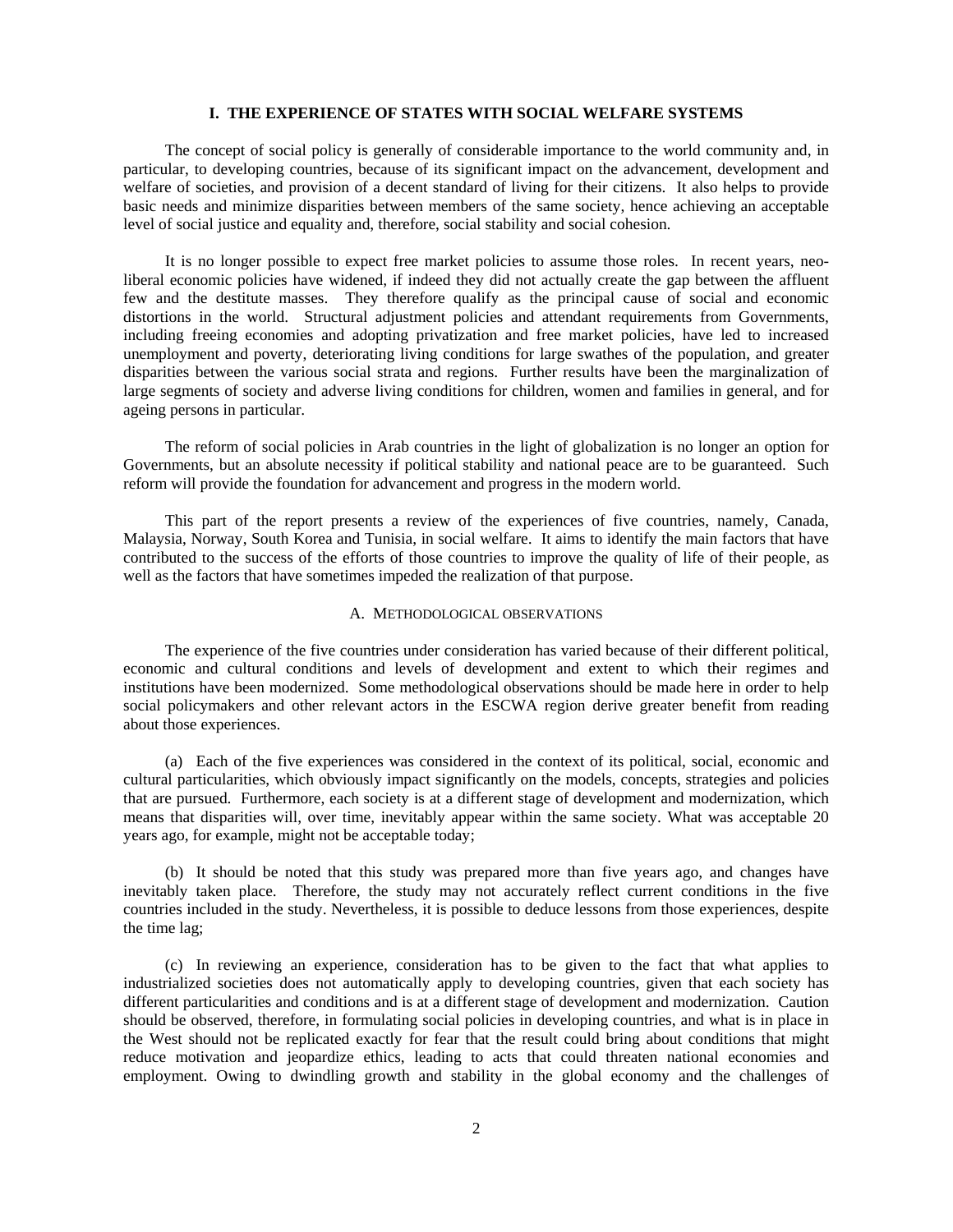development in developing societies, the priorities of social policies differ between developing and industrialized countries. Therefore, when developing modern social security systems, such traditional systems for transfers and social services as almsgiving, the mutual assistance provided by the extended family and other forms of solidarity should be maintained and improved;

 (d) It is difficult to conceive of a single model for a social welfare state. Those in Europe differ, as do those in the countries under review in this report. Each model assigns different roles to the State, the family and the market in providing services and social assistance and securing income. The extent of the services provided also vary, and are usually linked to citizens' rights and work benefits. There is further variation in the size of benefits and social services.

# B. FACTORS CONDUCIVE TO SOCIAL WELFARE

 It was possible to deduce five categories of factors which were common, albeit in varying degrees, to the five countries of the study, and which have contributed positively to the achievement of high levels of social welfare in those countries.

 The first group of common factors covers general courses of action, principles and values, including political vision and conviction among decision makers respecting the achievement of social welfare; commitment to social rights for citizens and the development of national unity; commitment to promoting collective responsibility preserving social and political stability and promoting social cohesion; and the wish to legitimize the ruling regime and strive for social justice.

 The second group covers social welfare strategies, including gradual reform in the application of social policies and integration between those and economic policies; investment in human resources; recourse to productive welfare and the social development model; and comprehensive coverage in the provision of social services and benefits.

 The third group covers supportive factors, including public opinion in support of social policies pursued; effective trade unions and pressure groups; public participation in decision-making processes; Government responsiveness to citizens' demands; joint ventures between employers and employees; efficient public planning administration; and a climate of transparency and accountability.

 The fourth group concentrates on the economy and its role in society's attainment of its goals. It includes the role of the State in promoting levels of economic growth; effective taxation systems; structural reform; and the adoption of a mixed macroeconomic system.

 The fifth group includes such pressure factors as the demographic particularities of the population; regional differences within society; the influence of experts and technocrats; the pressures of modernization processes; the empowerment of women; and efforts to reduce unemployment.

### 1. *General trends, principles and values*

 The nature of social policies and their objectives in a given society are determined by a group of values and principles that emanate from the prevailing ideology in that society. The course that those policies take is affected by prevailing political, economic and social conditions. In the case of Norway, it is the social democratic ideology of the country, and a belief in social justice, the social rights of every citizen and collective responsibility that determine the direction of public policies and the nature of the outlook and political commitment of the regime, namely, that the State is synonymous with social welfare. While Canada adopted the same course of action, principles and values in establishing a social welfare society in the middle of the twentieth century, since the early 1990s it has begun to adopt a more neo-liberal approach which continues to seek to change the regime's course and political commitment and reduce the State's role in the lives of its citizens, notwithstanding the promulgation of a code of liberties and rights of citizenship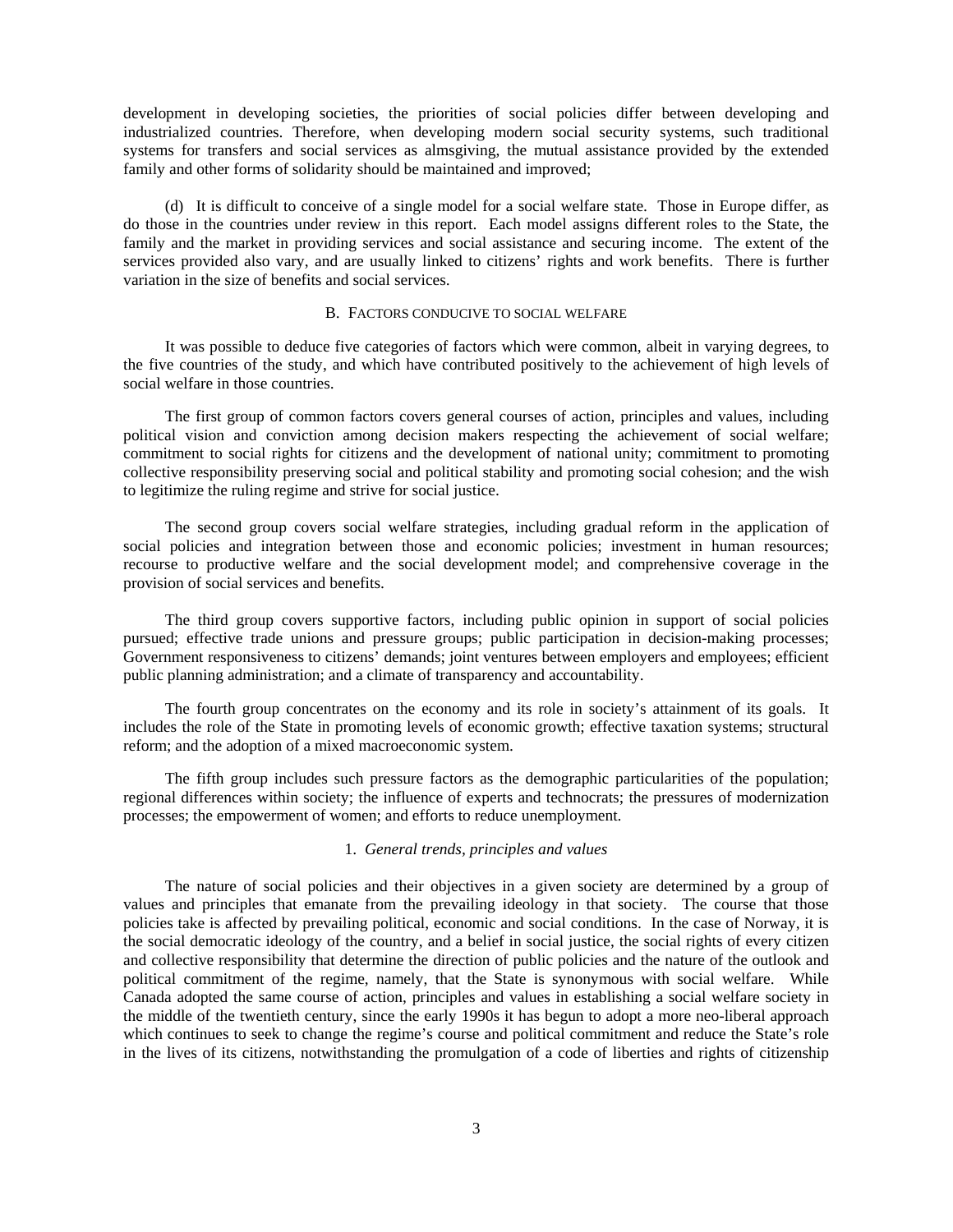which obliges the State to ensure equal opportunities for all its citizens, minimize disparities between them and provide them with reasonable standards of public service.

 It seems that clarity of vision and political commitment to social welfare are of paramount importance in Malaysia, South Korea and Tunisia, despite the differences between their political regimes and those of Canada and Norway. After the economic crisis that it faced in 1997, South Korea became committed to citizens' right to a decent standard of living, recognizing citizens' social rights and assuming collective responsibility through joint policies in the field of social security. Malaysia undertook to expand social services as part of its national agenda for development, with the emphasis on the principles of economic growth and equal distribution. In Tunisia, the political authority committed itself to a balance between economic liberalism and social solidarity; making available equal opportunities; achieving social welfare; establishing social justice; constructing an egalitarian and harmonious society; and combating exclusion and marginalization. All five countries have found in the courses of action, principles and values that they have adopted the necessary grounds on which to promote social cohesion and achieve social, political and economic stability and, in due course, develop national unity, legitimize the political system and preserve national peace.

### 2. *Strategies*

 The experiences of the five countries in achieving social welfare for their populations demonstrate that they all sought to translate the commitments, principles and values that they had adopted into policies and programmes aimed at improving the quality of life of their citizens. In order to avoid social upheavals that might result from radical change, the five countries adopted a strategy of gradual reform, which demands deliberateness, patience and the gradual introduction of reforms to the economic and social sectors that affect the lives of citizens. They all applied the strategy of investment in human resources, which requires optimal utilization, orientation, training and preparation of human resources for participation in achieving high levels of economic growth.

 That strategy was coupled with a similar one, known as the strategy for productive welfare, which endeavours to provide social services and benefits to citizens while motivating them, at the same time, to participate effectively in productive processes by pursuing their education, enrolling in orientation or training programmes or public projects, serving the local community and relinquishing dependence or sole reliance on public assistance. It should be noted that Malaysia, Norway and Tunisia have each created the institutional framework for the adoption of those two strategies by establishing a ministry, a supreme council, or a human resource planning body. South Korea has become known as the "country of productive welfare" which gives priority to labour.

 It is clear that a strategy for integrating or closely associating economic policies with social policies was adopted in Malaysia and Norway, where the focus was on making a close connection between growth and equal distribution. It does not appear, however, that Canada or South Korea have adopted the same strategy: both prioritized economic over social policies.

Tunisia, while denying giving preference to economic matters over social matters<sup>1</sup> asserts at the same time that economic liberalization and institutional restructuring make it necessary to reformulate social policy by reducing Government redistribution. An economic approach was therefore adopted in dealing with social issues, rather than using a social approach to economic differences. There were calls for a rationalization of transfers and public expenditure, and a commercial approach was adopted to Government intervention, namely, objectives were controlled and social services privatized.<sup>2</sup>

 The strategy of integrating economic policies with social policies is a basic element of a wider strategy, namely, the strategy of social development which was adopted by Norway and fashioned after the

 $\frac{1}{1}$ <sup>1</sup> ESCWA, Social policies in Tunisia (E/ESCWA/SD/2002/5) (Arabic and French only), p. 42.

 $2^2$  Ibid., p. 29.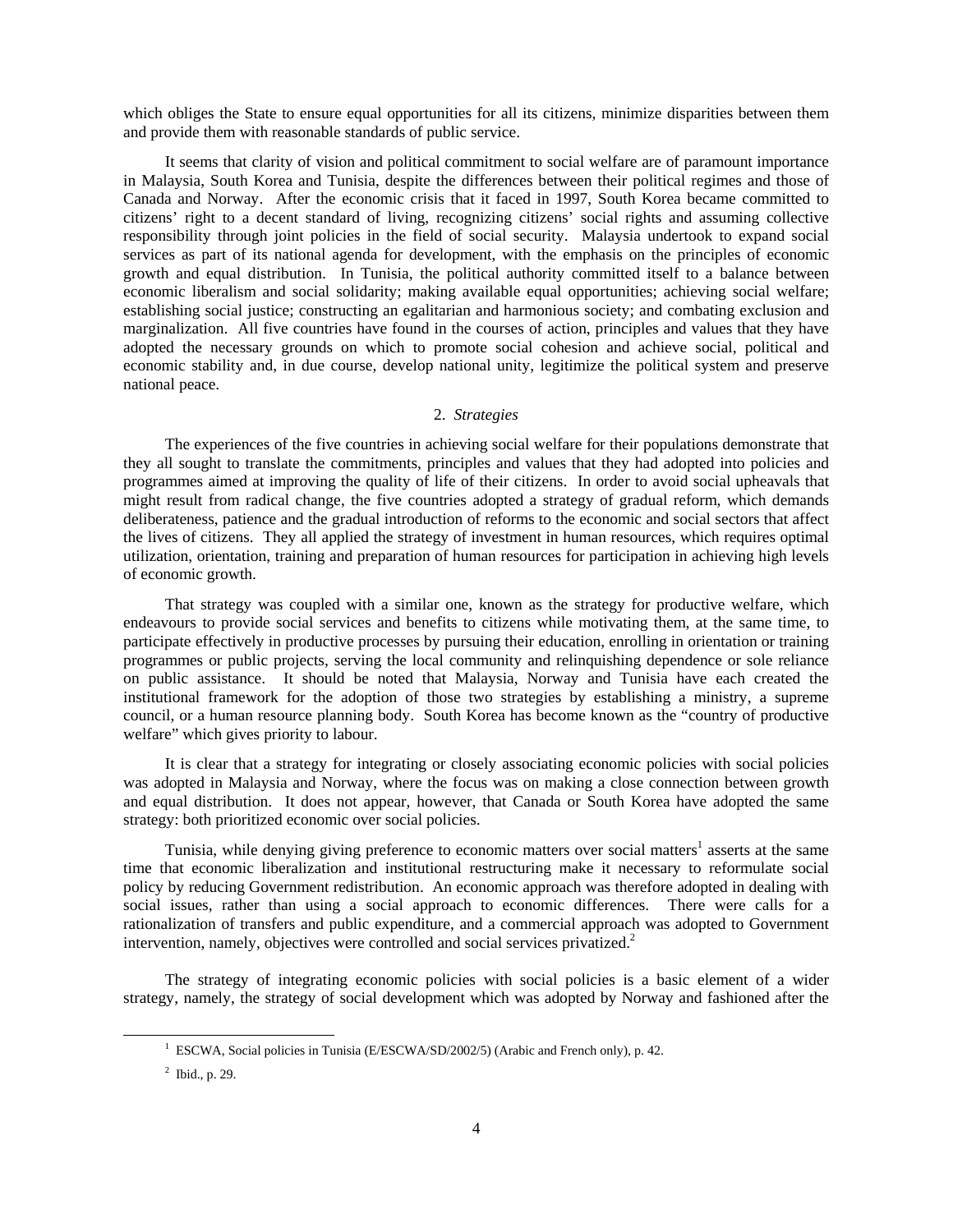United Nations model for development. Besides integration between economic and social policies, that model includes such other elements as the interlinkage of economic growth and equal distribution, the role of the State as an organizer of and actor in economic and social matters, the productivity approach to welfare, investment in human resources, and extension of coverage, or what is known as comprehensive coverage. Malaysia and Norway have adopted the strategy of social development, while Tunisia has applied it partially, because coverage of all citizens is limited and priority has been given to economic rather than social matters. There is consequently a dependence on the commercial sector for the provision of social services.

 In Canada, on the other hand, the new-liberal economic reforms which were applied in the last decade of the twentieth century have undermined comprehensive coverage, making benefits temporary, placing the focus on the economic approach to social matters, and diminishing the role of the State in the lives of citizens. South Korea does not seem concerned about comprehensive coverage or patterns of social development, because of the priority it gives to economic growth and participating forces in promoting productivity. Consequently, large segments of the population are excluded from the services of the social welfare State.

# 3. *Supportive factors*

 The formulation of social policies and achievement of social welfare are influenced by the nature of the political system in place and the prevailing climate of freedom and democracy. Such policies normally crystallize through a process of balancing existing forces within society, including markets, entrepreneurs, the State, and the organizations and institutions of civil society. A review of the experiences of the five countries indicates that public support for State policies on the provision of welfare needs is essential if those policies are to succeed.

 The level of public participation in Malaysia and Tunisia is often restricted and weak because of the nature of their political systems, which monopolize decisions over courses of action and priorities. Consequently, trade unions, pressure groups and businessmen have little influence on State options, in contrast to the situation in Canada and Norway, where the political authority enjoys widespread support from public opinion and where trade unions and pressure groups play a tremendous role in the process of formulating, implementing and monitoring public policies.

 Norway stands apart from the other four countries in allowing extensive public participation and debate to all classes of the population and political and civil organizations, as well as trade unions, businessmen and the private sector. It also provides the mechanisms and necessary institutional frameworks, at central Government, local administration and district levels, with a view to activating participation in the processes of formulating and implementing public policies. Norway has created the job of ombudsman in order to better coordinate its policies with citizens' concerns. It also engages civil society organizations, together with the legislative authority, in the control and follow-up processes of policy implementation, for the purpose of securing transparency and accountability. Constant caution is maintained in order to guarantee optimal levels of administrative efficiency: planning is carried out by highly qualified and competent experts and technocrats.

 Norway is only paralleled by Malaysia in that respect: the latter has adopted similar mechanisms to guarantee transparency, accountability and the competence of the persons involved in the formulation of social policies. Malaysia even surpassed Norway in establishing the requisite organizational frameworks for the implementation, control and follow-up of social policies, as well as coordination between those policies and other public policies.

 Canada, in spite of the system of consultation and public participation in the formulation of social policies, has been able to mobilize public opinion in support of its new liberal course of action whereby the role of the State as the organizer of economic operations has been abandoned. On that basis, it exchanged the social contract for a collective union which has enabled it to apply "social restructuring", thereby diminishing its intervention in the social sphere.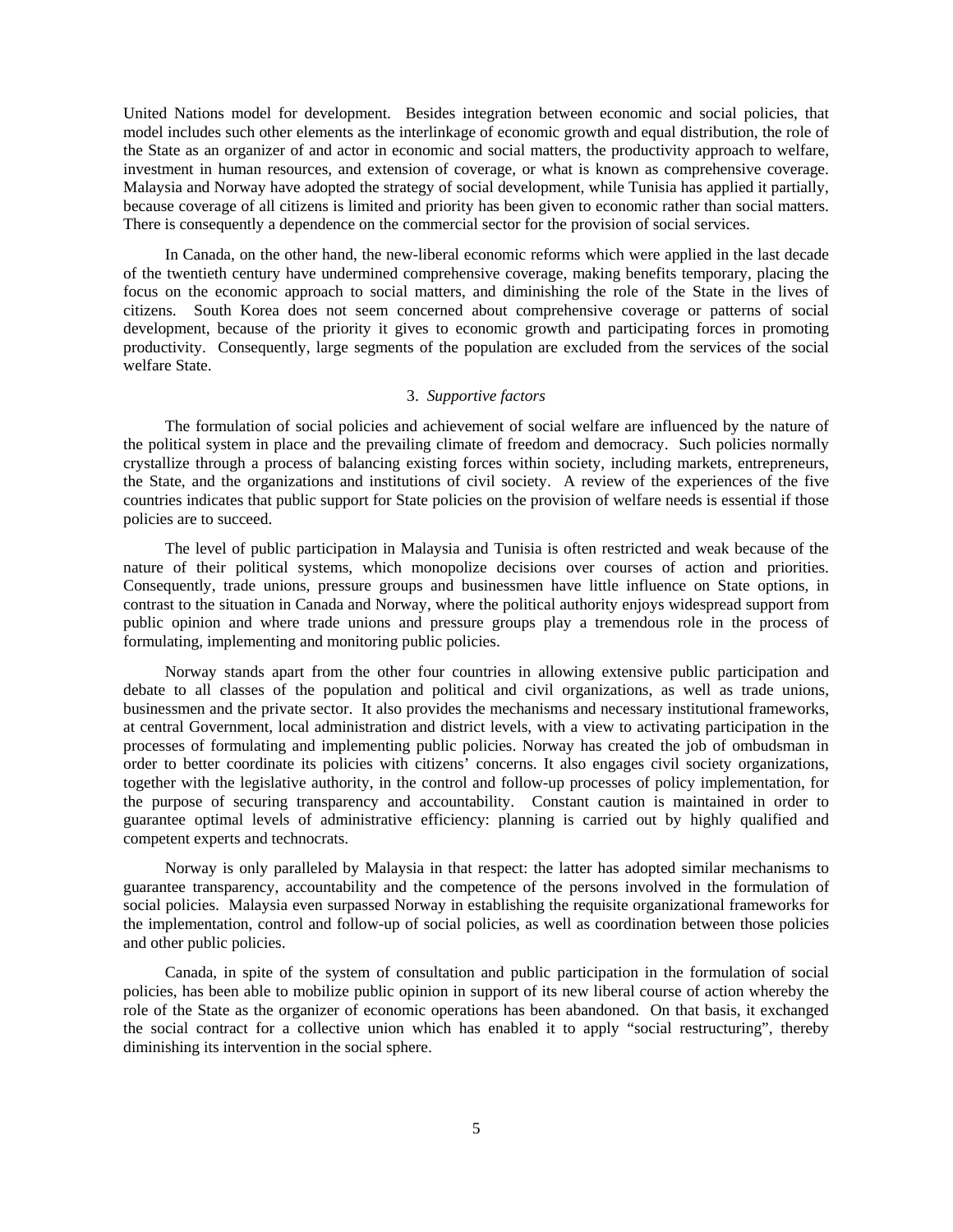South Korea has been able to secure support for its austere policies from an elite of civil servants and employers who are benefiting from developing economic growth, despite pressures from trade unions favouring greater social benefits.

 All the countries considered favoured the conclusion of agreements between employers and employees on wage regulation with a view on the one hand to limiting inflation, and on the other hand, to reducing class differences and ensuring more equitable redistribution.

### 4. *The economy*

 Keynes' macroeconomic theory is one of the most important justifications used by States to interfere in directing economies and reviewing involvement in social policies. In Malaysia and Norway, the State has an effective role in the supply and demand functions of the economy: it does not only organize and direct economic activities, but is also an employer and producer. It provides job opportunities for a large swathe of the population, including women, and various social services and benefits. Both countries depend on a mixed macroeconomic system, in contrast to the other three countries, which strive to maintain economic stability and set control standards to promote private investment and individual initiative.

With a view to increasing their competitiveness at the global level, the five countries have undertaken the same economic structural reforms enacting legislation and adopting the necessary labour policies. They aim to remove the barriers that impede economic growth and provide the requisite tools for its enhancement, with the emphasis, in the cases of Malaysia and Norway, on the equitable distribution of benefits to all categories of the population. That is in contrast to the experience of South Korea, which considers social policy a tool for economic growth, regardless of the fact that marginalized categories get only the crumbs of social benefits.

 It is worth referring to the need for effective taxation systems to enhance the fiscal sustainability of social welfare. Such systems are ineffective in South Korea and declining in Canada as a result of tax deductions accorded to companies and institutions and heavier taxation of individuals.

### 5. *Constraints*

 In providing social welfare, all five countries have had to deal with constraints, both with respect to the extent of coverage and the inclusion of such new social groupings as women, aging persons and unemployed persons. Most of them found themselves under pressure to reduce regional and class disparities among their citizens on one hand, and the demands of modernizing their societies on the other, which have entailed significant social and economic commitments. Experts and technocrats are influential in justifying the policies adopted by states for their citizens, their economies and social matters.

 In Canada, Norway and South Korea, the increasing numbers of aging persons, changes in the structure of the family, the emergence of families supported by a single breadwinner and reduced fertility, have necessitated an expansion of social policies and more generous social benefits. Furthermore, all States, with the exception of South Korea, have committed themselves to reducing regional and class differences with the aim of integrating all social groups into the development process, thereby enhancing social cohesion, national unity and civil peace. Nevertheless, the exercise by experts and technocrats of their influence in Canada and South Korea has diminished the role of the State in the social sphere because the focus in both countries is on economic priorities.

 As regards opportunities for women and reducing unemployment, Malaysia and Norway have adopted an active approach towards integrating marginalized persons into the labour force, using orientation and training programme, engagement in public labour projects, income support and incentives for selfemployment. Malaysia, Norway and Tunisia have integrated women into the labour force and accorded them equal job opportunities and social assistance by way of legislation and enacting laws to ensure their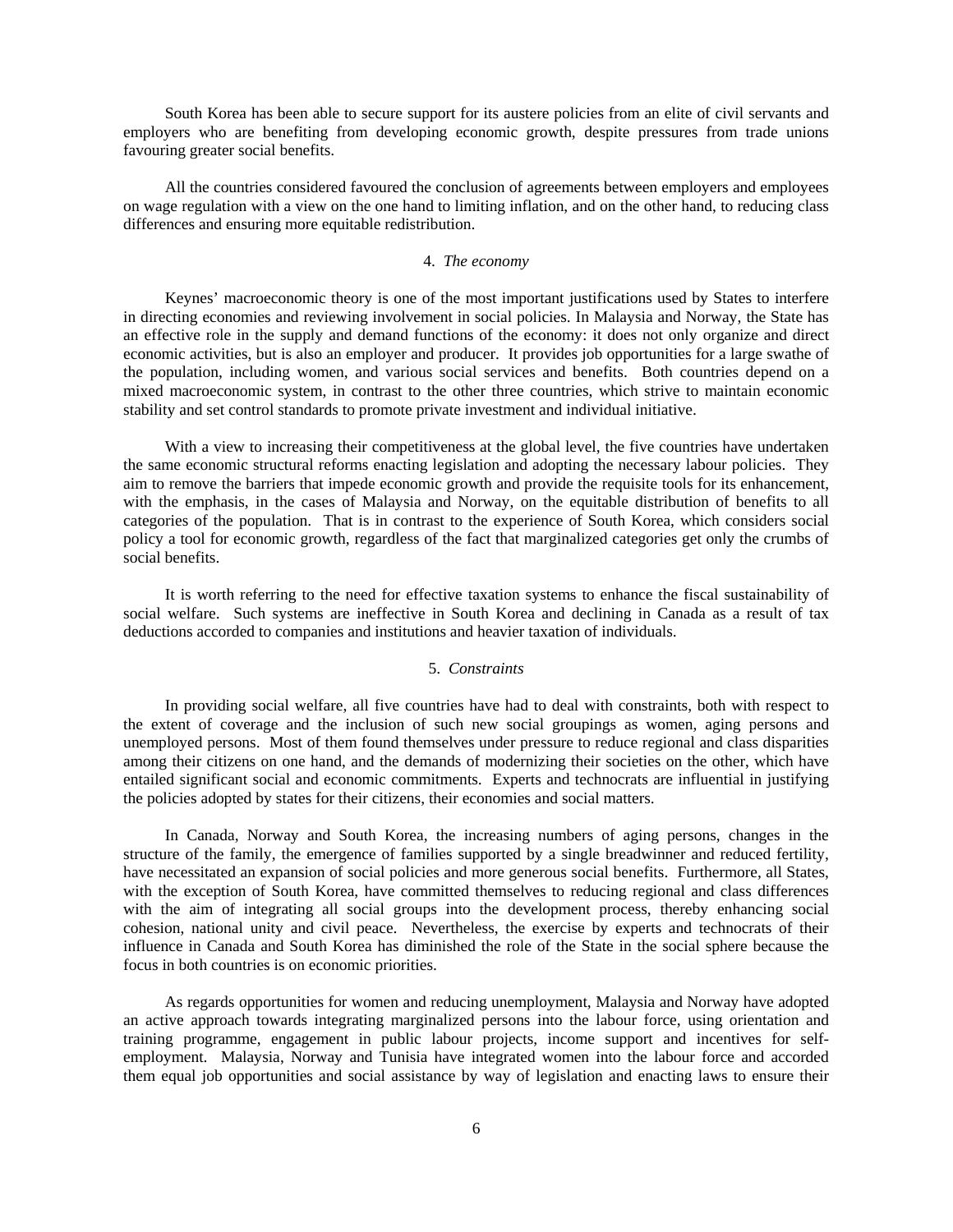rights. Malaysia and Norway have been outstanding in that respect, as has Tunisia, which has established a ministry for women's affairs, formed a national committee to integrate women into the planning process, and created a special council for women and family matters.

### C. FACTORS IMPEDING SOCIAL WELFARE

 All five countries under review have encountered difficulties and challenges that have sometimes impeded their progress and social advancement, causing retraction, even regression, of the social welfare level attained in the past decades. The impediments that are common to the five countries fall into three broad categories.

 The first group of factors concern the economy, and include the adoption of new, liberal policies, provision of incentives to foreign investment, liberalization of the economy, privatization, budget deficit, rationalization of expenditure or austerity measures, rationalization of the economy, prioritization of economic over social policies, tax evasion, the lack of social programme financial sustainability and disregard for basic impediments in the fight against unemployment.

 The second group of impediments common to the five countries comprises factors that reduce or restructure social benefits in order to enable States to face the challenges of globalization. Such impediments have been a factor in the reduction of trade union influence, the erosion of support for social welfare policies, the emergence of strong opposition from employers, and weakened resistance to efforts to reduce social service programmes. The situation has been exacerbated by State failure to respond to citizens' demands, lack of transparency and accountability in respect of policy implementation, ineffective implementation and, in some cases, the legitimization of the existing regime.

 The third group of common impediments concerns the quality of services, including the approach to the distribution of social benefits to citizens, the view that such benefits are temporary and are linked to certain conditions. Beneficiaries must be employed and are urged to be self-reliant and seek services from the open market.

# 1. *The economy*

 The welfare state barely became established in industrialized countries before their economies were confronted with the pressures of globalization and the liberalization of markets which obliged them to take measures and adopt new policies aimed at reducing public expenditure, minimizing State interference in economic and social matters, liberating and privatizing the economy and providing incentives for foreign investment, thereby restricting growth and welfare state policies and programmes and rolling back social and economic gains. While that situation has affected all the States under consideration, the impact has been more severe and inauspicious in developing countries that were struggling to establish and develop social welfare systems. Developing countries are currently confronted by two types of challenge, the first being to develop their economies in the framework of the requirements of globalization and its new liberal policies, while the second type is to provide minimum social protection against the negative consequences of global competition.

 That situation is clearly visible in Tunisia, which had just begun to implement redistribution and poverty eradication policies when it was obliged under free trade and European partnership agreements to reconsider those policies and reduce the role of the State to one of guidance, encouragement and incentive provision. The intention was to boost the competitiveness of its economy. However, social benefits were threatened and job opportunities cut without any compensation from the State. In spite of the economic crisis that beleaguered the countries of eastern Asia in 1997, both Malaysia and South Korea were able, albeit for different reasons, to successfully overcome challenges and preserve reasonable levels of social welfare for their citizens.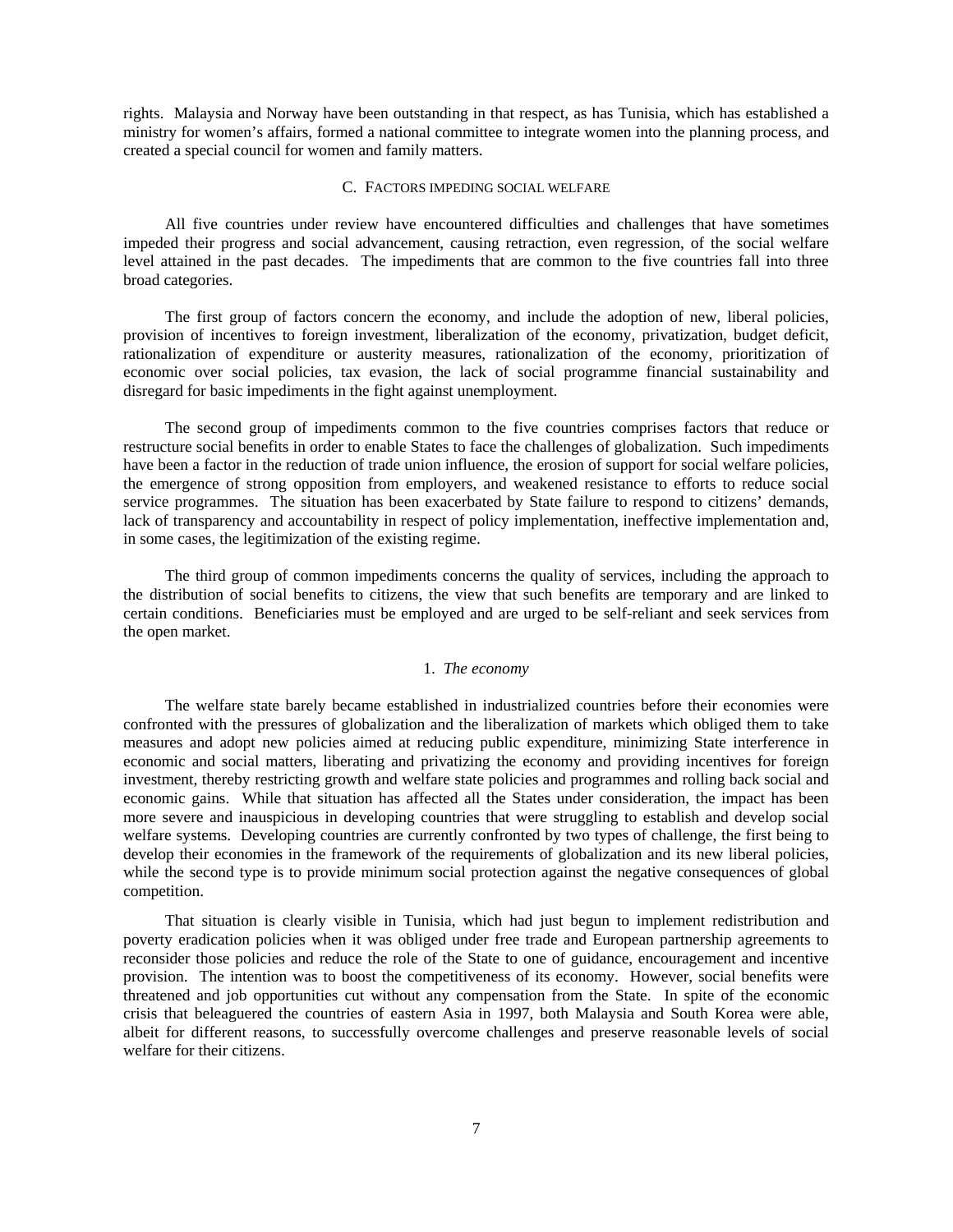Norway has also succeeded in preserving both welfare state benefits and the productivity and competitiveness of its economy. In Canada, on the other hand, the impact of the North American Free Trade Agreement (NAFTA) led to a reduction in the role of the State in economic and social domains in order to preserve labour flexibility and confront foreign competition. Public budget austerity measures had to be adopted and limitations placed on State financing for existing or future social programmes.

 In the situation described above, all five countries adopted the policy of liberalizing and privatizing the economy and gave incentives to foreign investment. Restrictions and economic barriers to foreign investment were lifted and austerity measures were taken to limit the public budget deficit. Canada, South Korea and Tunisia addressed economic issues first, giving them priority over social issues. Social issues were tackled by economists, which adversely affected equitable redistribution, the minimization of regional differences, combating poverty, the continuity of social assurance funds and general services. With respect to taxation systems and financial sustainability, pressures were felt equally in Canada, South Korea and Tunisia, all of which rationalized transfers and social expenditure, while making tax reforms to secure the continuity of some basic services, and transferred responsibility for other services to the private sector.

# 2. *Constraints*

 Social policies and efforts to achieve social welfare are affected not only by international considerations and pressures, but also by such prevailing internal political conditions as the relationship between the State and citizens and State concern for citizens' problems and demands, the nature of trade unions and interest groups and their relationship with the State, the capacity of the regime to gain legitimacy, and the level of transparency and accountability of its programmes and projects.

 The experience of the five social welfare countries shows that the social policies of Malaysia and Tunisia are least affected by those factors, because the nature of their political regimes, which restrict the extent to which citizens may organize themselves and exert pressure on the State to respond to their demands and concerns. The State has absolute authority to formulate development plans that reflect the vision of those in authority. If trade unions are permitted, and if some public participation is tolerated, it is usually at the discretion of the State and under its direct or indirect supervision. Such bodies do not seem to have much effect on public policy, and the State consequently enjoys great immunity to their demands.

 Conversely, Norway is greatly concerned about the opinions and demands of its citizens and offers them the necessary mechanisms to mobilize and get involved in decision-making processes. Canada, despite its well-established democratic practices, resembles South Korea in the weakness of its response to trade union demands and lack of interest in citizens' opinions and concerns. It undertakes unpopular social reforms, taking advantage of such inappropriate political conditions as the attempt of the Québec region to secede from the Dominion, in order to justify service reduction and the restructuring of social policy. In acting thus, it undermines the ability of trade unions to resist reduction measures and foments antipathy between interest groups, while favouring the demands of companies and employers to promote their stake in international trade. Consequently, the State helps to increase company profits by reducing taxation, thereby undermining in the long run the influence of the forces that support the social welfare state and restricting citizens' demands, and even their social rights.

#### 3. *Service quality*

 In the face of pressures that social welfare States are facing as a result of the lifting of economic barriers to foreign investment and their earnest attempts to secure competitiveness for their products and work force, they have adopted new approaches to the provision of social services and public assistance for their citizens. Those approaches are less comprehensive and less generous than in the past. They are residual services offered only in cases of extreme necessity and when the individual is incapable of providing his/her needs through other means. They are also temporary, lasting only until an alternative is found, and are restricted by stringent conditions that allow only those eligible to benefit from them, on condition that they are employed.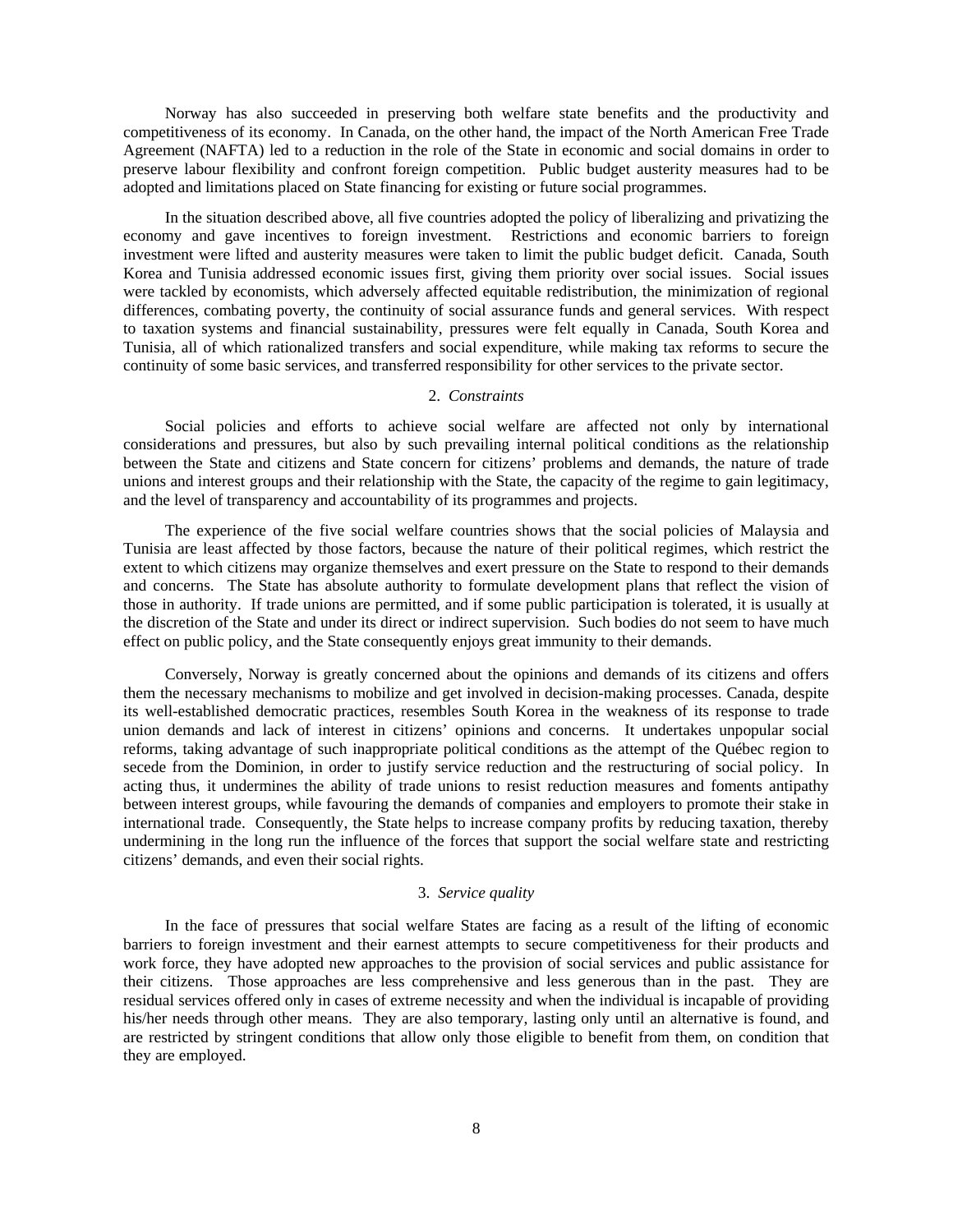Some States prefer to privatize some of their social services, and in some instances the social insurance sector, by encouraging the private sector to provide health services, education and housing. That is the case in Canada, South Korea and Tunisia and, to a lesser extent, in Malaysia. Norway, notwithstanding its adherence to the principle of comprehensive coverage for social services, is applying more restrictive conditions for benefiting from those services. It encourages, even obliges, beneficiaries to seek employment or rejoin the work force when they are able to do so. Hence, most of the five countries have rationalized expenditure on social services and have laid down strict conditions for benefiting there from. They encourage their citizens to depend on themselves and on their families.

 The experiences of the five countries reveal that the structure and functions of the social welfare system are no longer the monopoly of the State, as was the case in the past few decades. Many amendments have taken place in internal societal conditions and in world economic pressures that affect all countries, and must be taken into consideration when social policies are formulated.

|                                            |                | Country         |                       |                    |              |  |  |  |  |
|--------------------------------------------|----------------|-----------------|-----------------------|--------------------|--------------|--|--|--|--|
| <b>Factors conducive to social welfare</b> | <b>Tunisia</b> | <b>Malaysia</b> | <b>Norway</b>         | <b>South Korea</b> | Canada       |  |  |  |  |
| General trends, principles and values      |                |                 |                       |                    |              |  |  |  |  |
| Vision and political commitment            | V              | V               | V                     | $\sqrt{}$          | --- 1        |  |  |  |  |
| Social rights                              | N              | V               | $\sqrt{ }$            | $---$              | ---′         |  |  |  |  |
| Development of national unity              | V              | V               | $\sqrt{ }$            | V                  | --- 1        |  |  |  |  |
| Collective responsibility                  | V              | V               | V                     | $---$              | √---         |  |  |  |  |
| Stability/cohesion/legitimacy              |                |                 | N                     |                    | $---1$       |  |  |  |  |
| <b>Strategies</b>                          |                |                 |                       |                    |              |  |  |  |  |
| Gradual reform                             | V              | V               | $\sqrt{ }$            | $---$              | V            |  |  |  |  |
| Integration of policies                    | --- V          | $\sqrt{ }$      | $\sqrt{}$             | ---                | $\sqrt{---}$ |  |  |  |  |
| Investment in human capital                | $\sqrt{}$      | $\sqrt{ }$      | $\overline{\sqrt{ }}$ | $\sqrt{ }$         | $\sqrt{}$    |  |  |  |  |
| Comprehensive coverage                     | $- - -$        | $\sqrt{}$       | $\sqrt{}$             | $---$              | --- V        |  |  |  |  |
| Pattern of social development              | $\sqrt{}$      | $\sqrt{}$       | $\sqrt{ }$            | $---$              | ---          |  |  |  |  |
| Productive welfare                         | $\sqrt{}$      | N               | $\sqrt{ }$            | V                  | V            |  |  |  |  |
| <b>Supportive factors</b>                  |                |                 |                       |                    |              |  |  |  |  |
| Favourable public opinion                  |                | √---            | V                     | √---               | √---         |  |  |  |  |
| Big role for trade unions                  | $\sqrt{}$      | $\sqrt{---}$    | $\sqrt{ }$            | $\sqrt{---}$       | √---         |  |  |  |  |
| Big role for pressure groups               |                | √---            | $\sqrt{}$             | √---               | √---         |  |  |  |  |
| Government supportive of citizens'         |                |                 | $\overline{\sqrt{2}}$ | √---               | √---         |  |  |  |  |
| demands                                    |                |                 |                       |                    |              |  |  |  |  |
| Public participation                       |                |                 | V                     | $\sqrt{---}$       | √---         |  |  |  |  |
| Joint ventures                             |                |                 | V                     |                    |              |  |  |  |  |
| Planning/efficient administration          |                |                 | V                     | √---               | --- V        |  |  |  |  |
| Accountability/transparency                |                |                 |                       |                    |              |  |  |  |  |
| The economy                                |                |                 |                       |                    |              |  |  |  |  |
| <b>Effective role of State</b>             | V              | V               | $\sqrt{}$             | ---V               | ---V         |  |  |  |  |
| Strong economic growth                     |                |                 | $\sqrt{2}$            | $\sqrt{}$          | --- V        |  |  |  |  |
| <b>High taxation</b>                       |                |                 | $\sqrt{ }$            | $---$              | ---V         |  |  |  |  |
| Structural reform                          | V              | V               | $\sqrt{}$             | $\sqrt{}$          | ---V         |  |  |  |  |
| Mixed macro-economics                      |                |                 |                       |                    |              |  |  |  |  |
| <b>Constraints</b>                         |                |                 |                       |                    |              |  |  |  |  |
| Demographic characteristics                |                |                 |                       |                    |              |  |  |  |  |
| Reduction of regional differences          | V              | V               | $\sqrt{ }$            |                    |              |  |  |  |  |
| Influence of experts' and the              |                |                 |                       |                    |              |  |  |  |  |
| bureaucracy                                |                |                 |                       |                    |              |  |  |  |  |
| Requirements for modernization             | V              | $\sqrt{}$       | $\sqrt{}$             |                    | --- 1        |  |  |  |  |
| The empowerment of women                   | $\sqrt{}$      | $\sqrt{ }$      | $\sqrt{ }$            |                    |              |  |  |  |  |
| Reduction of unemployment                  |                |                 |                       |                    | ---√         |  |  |  |  |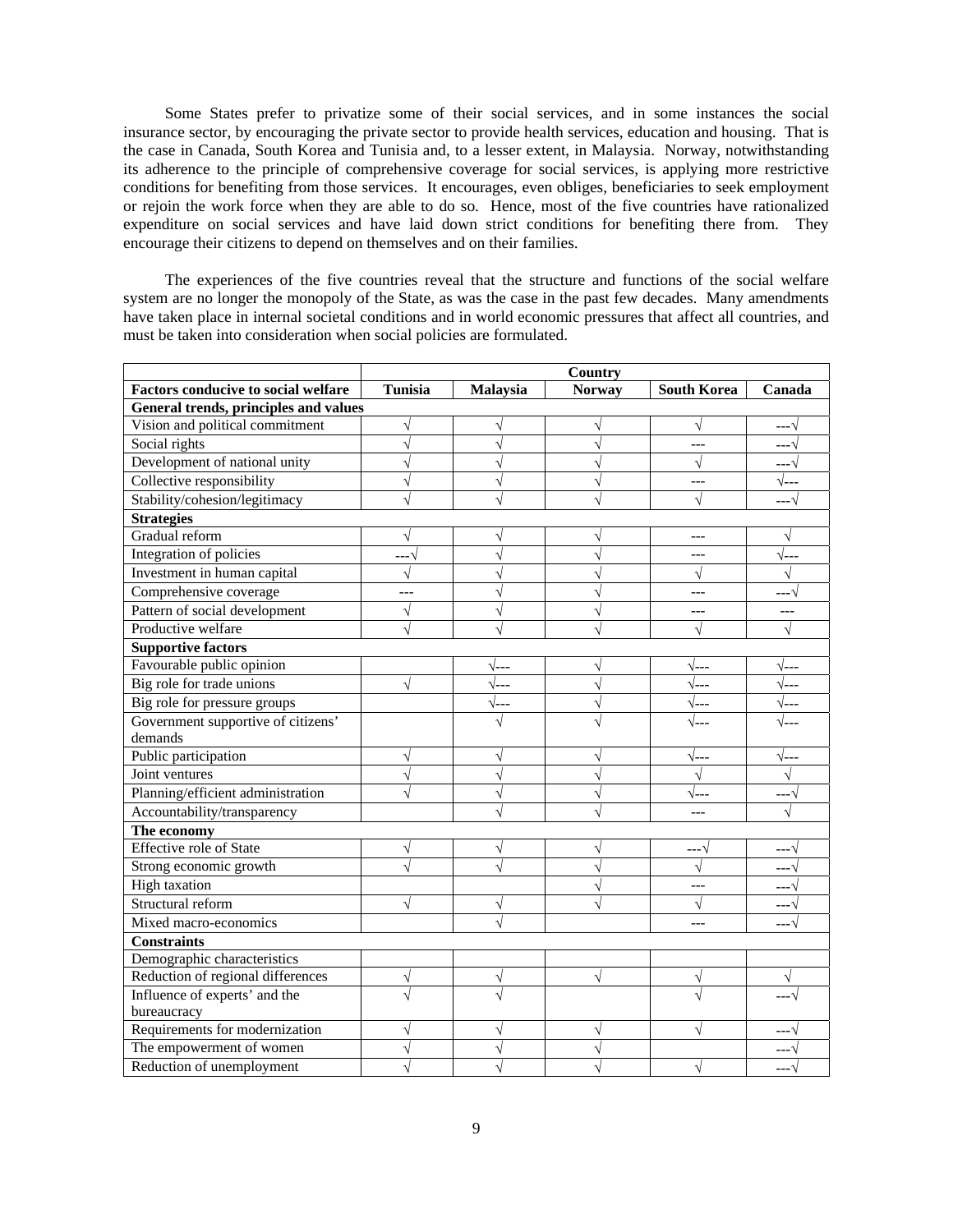|                                         | <b>Country</b> |                 |               |                    |           |  |  |  |
|-----------------------------------------|----------------|-----------------|---------------|--------------------|-----------|--|--|--|
| <b>Factors impeding social welfare</b>  | <b>Tunisia</b> | <b>Malaysia</b> | <b>Norway</b> | <b>South Korea</b> | Canada    |  |  |  |
| The economy                             |                |                 |               |                    |           |  |  |  |
| New liberal policies                    |                |                 | V             |                    | V         |  |  |  |
| Incentives for foreign investment       | V              | V               | V             |                    | V         |  |  |  |
| Liberalization and privatization of     |                |                 |               |                    |           |  |  |  |
| the economy                             |                |                 |               |                    |           |  |  |  |
| Budget deficit/austerity/               | V              |                 |               |                    |           |  |  |  |
| rationalization                         |                |                 |               |                    |           |  |  |  |
| Rationalization of the economy          | V              |                 |               |                    | V         |  |  |  |
| Lack of concern for structural          |                |                 |               |                    |           |  |  |  |
| <b>barriers</b>                         |                |                 |               |                    |           |  |  |  |
| Prioritization of economic policies     | $\sqrt{}$      |                 |               | --- V              | $\sqrt{}$ |  |  |  |
| Tax evasion                             |                |                 |               |                    | V         |  |  |  |
| Lack of financial sustainability        |                |                 |               |                    |           |  |  |  |
| <b>Disconnecting factors</b>            |                |                 |               |                    |           |  |  |  |
| Erosion of trade union influence        | $---1$         | --- V           |               | ---^               | ---^      |  |  |  |
| Weakness of support                     |                |                 |               | --- 1              | --- 1     |  |  |  |
| Strong influence of employers           |                |                 |               | $\sqrt{ }$         | $\sqrt{}$ |  |  |  |
| Weak resistance to reduction efforts    |                |                 |               |                    | $\sqrt{}$ |  |  |  |
| Lack of State concern for citizens'     | $\sqrt{1}$     |                 |               |                    |           |  |  |  |
| opinions                                |                |                 |               |                    |           |  |  |  |
| State immunity against Interest         |                |                 |               |                    |           |  |  |  |
| groups                                  |                |                 |               |                    |           |  |  |  |
| Ineffective application of              |                |                 |               |                    |           |  |  |  |
| programmes                              |                |                 |               |                    |           |  |  |  |
| Legitimacy for the regime               |                |                 |               |                    |           |  |  |  |
| Lack of transparency and                |                |                 |               |                    |           |  |  |  |
| accountability                          |                |                 |               |                    |           |  |  |  |
| <b>Quality of services</b>              |                |                 |               |                    |           |  |  |  |
| Vestigial approach                      | V              |                 |               | V                  | V         |  |  |  |
| Temporary social benefits               |                |                 | $\sqrt{}$     | $---1$             | $\sqrt{}$ |  |  |  |
| Market services                         |                | V               |               | ---V               | $\sqrt{}$ |  |  |  |
| Restriction of eligibility for benefits | V              |                 | V             | V                  | $\sqrt{}$ |  |  |  |
| Employment as a pre-condition for       |                | V               | N             |                    |           |  |  |  |
| benefits                                |                |                 |               |                    |           |  |  |  |
| Self-reliance                           | V              |                 | V             |                    |           |  |  |  |

 $\sqrt{\cdot}$ : existing; ---: non-existent;: --- $\sqrt{\cdot}$  was non-existent but began to appear;:  $\sqrt{\cdot}$ --- existed but began to disappear.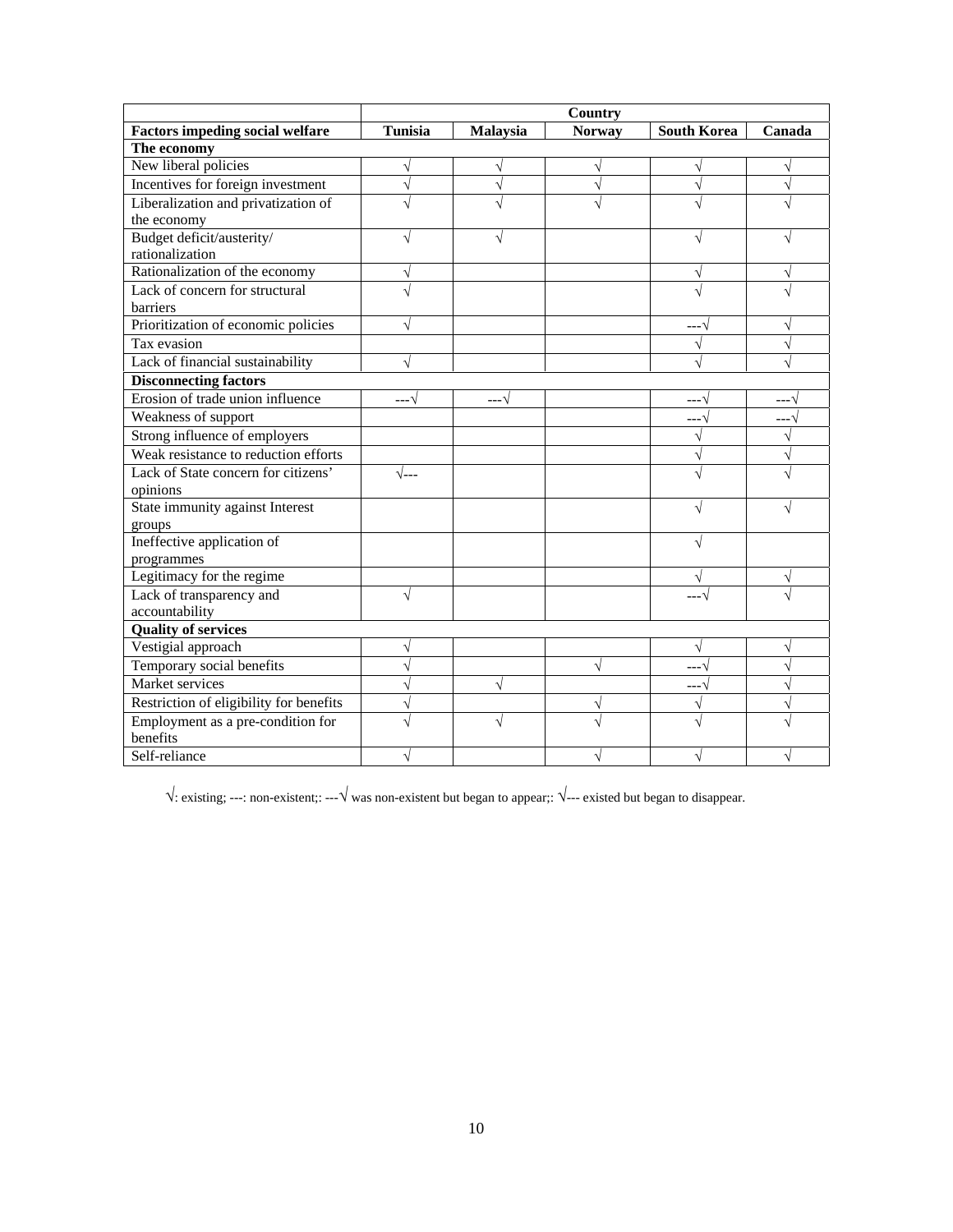# **II. GUIDELINES FOR SOCIAL POLICY FORMULATION IN ARAB COUNTRIES**

 The concept of social policy dealt with in this paper is not restricted to remedial measures for correcting or dealing with basic needs, or providing social safety nets for marginalized groups of the population. It includes all national strategies adopted by a society in order to confront the challenges of social development and advancement to higher levels of social welfare. To attain those goals, two basic conditions must be met within a working agenda, the first being participation in decision-making, and the involvement of all relevant categories of society in planning, drafting, implementation, follow-up and evaluation, and in the allocation of resources and mobilization of the requisite efforts. All those operations must be well coordinated. The second condition is the integration of development policies, with a view to rendering decisions more effective and avoiding errors and contradictions, as well as enhancing collaboration through mechanisms and coordination systems and cooperation between the various ministries, administrations and concerned bodies in a specific sector, on the one hand, and between that sector and other relevant sectors on the other hand.

 The guidelines focus on formulating social policies within a general framework that can be adopted by social policymakers and enable them to develop and enhance the capacity and skills of human resources, and draft and formulate effective plans and development policies that will limit the negative impact of globalization.

 The fields in which the guidelines can be applied include the labour, education, health, environment, and insurance sectors, social protection systems and housing and other services sectors.

#### A. NOTES ON THE USE OF THE GUIDELINES

 (a) The general framework of the guidelines set forth in this paper should be considered in its entirety: no component should be isolated, because all components are interrelated;

 (b) The guidelines concern operations related to the formulation of social policy and do not deal with the programmes content of the various social policy sectors;

 (c) The general framework of the guidelines is not an immutable final product, and can not be applied to all societies in the same way. It is a model, the components of which are influenced by the historical circumstances, culture and values peculiar to each society, and political, economic and social circumstances;

 (d) The main questions regarding the acquisition of skills for the formulation of social policy focus first on each of the guidelines and spell out the measures adopted in the society under consideration before comparing those measures with the proposed guidelines. The measures are then analysed, interpreted and evaluated. Lastly, proposals are made for adjusting social policy formulation in the light of the guidelines.

#### B. HISTORICAL DEVELOPMENT

 The history of a society not only constitutes the collective memory of its citizens, but determines their current status and the nature of the challenges that confront them. They are bound to resort to certain mechanisms and strategies that enable them to attain the goals for which they strive. Social policymakers must take into consideration the historical stages that influenced the development of social care and the inherent cultural, political, economic and social factors and circumstances, as well as the circumstances, methods and strategies that have been followed to provide for people's needs during each time period.

 Those considerations influence the current status of social care at the intellectual or ideological level, or at the level of existing institutions and organizations. The problems or issues that have arisen over time and left their impact on current conditions should be addressed, as should ways of dealing with them at each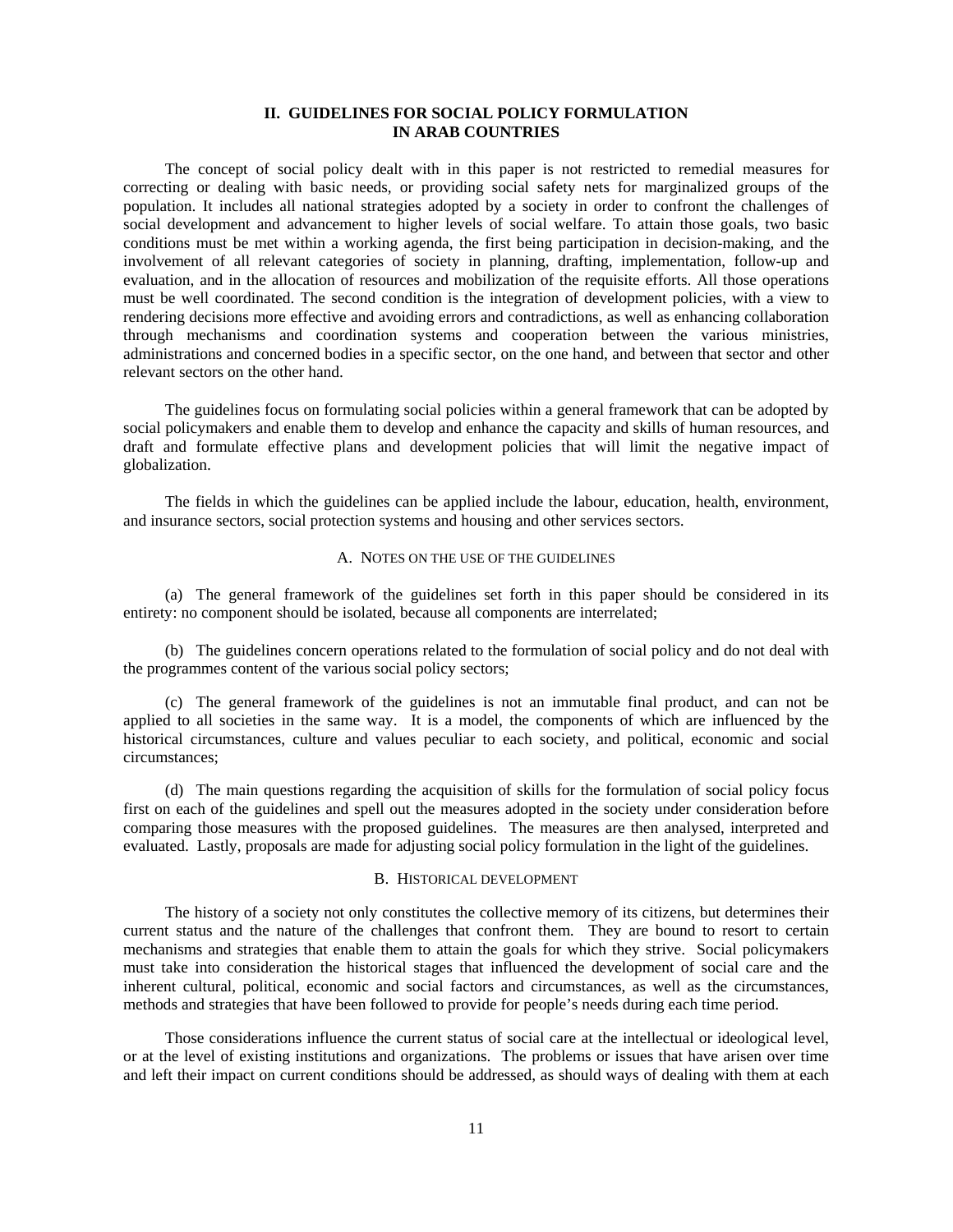stage and determining how they relate to existing aspects of care. In light of those facts, legislation or laws are enacted relating to certain problems, the way they evolve or may be amended, their strong and weak points and their impact on current social conditions. Any social sector, including education, health and housing, may be considered, and the development of special services may be analysed over a period of time, in order to determine its general guiding principles, the nature of the problems that arise and how they affect current conditions in the sector as well as regulatory legislation and laws.

# C. GLOBALIZATION

 In the context of the increasing opening up of societies to each other through the information communication technology revolution and the impact of that revolution on ambitions, hopes and expectations and, consequently, on the formulation of social policies, it is clearly important to liberalize the economies of developing countries, remove barriers to the free movement of capital and liberalize foreign trade.

 Many developing countries have adopted capitalist structural adjustment strategies, with a view to preparing their economies for entry into the age of globalization. However, that approach has had a tangible negative effect on the sectors of the population which are most vulnerable. The Governments of those countries have had to formulate policies and adopt programmes to compensate those sectors for the crises that have befallen them, because of competition, unemployment, layoffs and the flooding of the local market with cheap products, and because the State has lost many financial resources, for which it has found no substitute. Such losses have prompted them to adopt financial austerity policies on conditions imposed by such international organizations and bodies as the World Bank, the International Monetary Fund and the World Trade Organization, and under bilateral and regional agreements.

 The experience of Egypt reflects the impact of the structural damage that the Egyptian economy has sustained since the adoption of the policy of economic openness and, in particular, the effect on the living conditions of the poorer echelons of the working class, namely, agricultural and industrial workers, large numbers of whom have been rendered unemployed by that policy, either because job opportunities have been blocked or because they have been driven out of the employment market by redundancy and early retirement policies. Such policies have contributed to the increase in levels of poverty, combined with the tangible decline in wages and increase in rates of inflation, which have added to the increasing number of poor people in Egypt. $3$ 

 It is therefore imperative for social policymakers to consider a group of issues which, if neglected, could aggravate the poverty, deprivation and marginalization of large numbers of people in developing countries. Issues that must be given priority include the identification of the mechanisms which Governments should use in dealing and negotiating with the forces of globalization, the reduction of the intensity of the pressures and conditions of those forces, the maximization of the benefits offered by the liberalization of internal markets, the relaxation of restrictions imposed on foreign investment, expansion of the employment market and the enhanced competitiveness of the local market.

 Social policymakers must also address the issue of protecting productive sectors and the national workforce from competition, and issues relating to such social protection systems as social security, unemployment benefits, compensation for accidents in the work place, family allowances and other social support. Privatization policies in the fields of education, health and other social fields must also be addressed, because of their impact on overall economic policy and on marginalized categories, which become more exposed with globalization.

### D. VISION AND POLITICAL COMMITMENT

 The levels of social development that many industrialized societies have achieved were not solely the product of certain historical circumstances or of their citizens' ability to choose the best way to attain their

 $\frac{1}{3}$ ESCWA, *Social policies in Egypt* (Arabic only).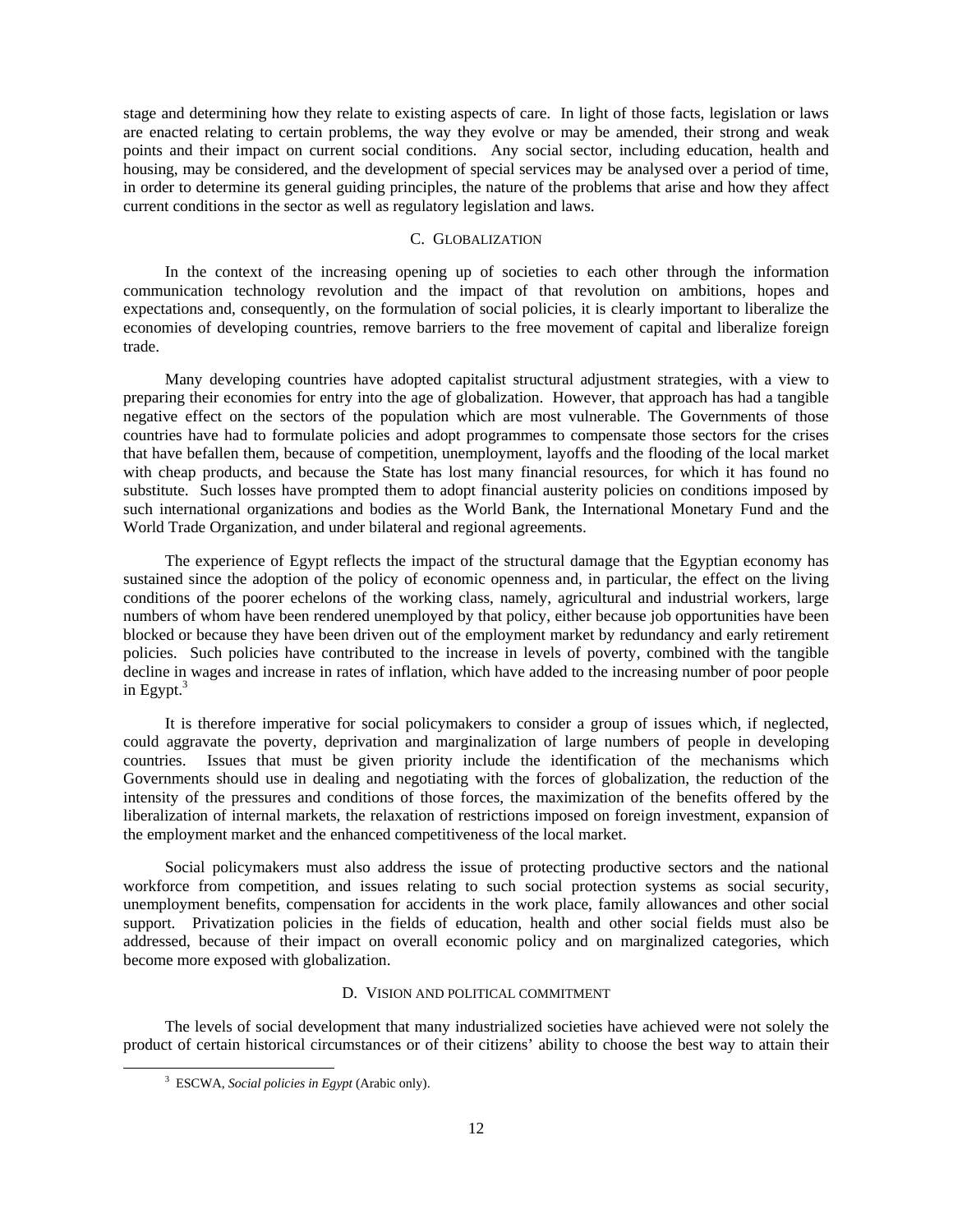goals and aspirations, but were the outcome of the farsighted vision and political commitment of their ruling classes in determining approaches for successfully dealing with challenges and tackling problems.

 Social policymakers must recognize the quality of the vision and political commitment needed for providing citizens with social welfare, the forces at work which crystallize that vision and how the vision should be formulated and expressed and when it should be made public. They must also be aware of the extent to which that vision is committed to issues of public interest, and the nature of those issues, and find the appropriate mechanisms to convert that commitment into policies and specific programmes in various aspects of life and in the social and economic sectors.

 It is also necessary to monitor the special approach or strategy adopted in order to verify application of the vision and compliance with its terms, and to measure its flexibility or adjustability. The strategy for structural adjustment of the Egyptian economy is a good example of vision and political commitment to the principles of economic liberalization and the lifting of economic barriers, and their effect on the contraction or cancellation of protectionism of basic consumer goods and on the living conditions of marginalized groups.

# E. GENERAL TRENDS AND VALUES

 Social policies are defined in terms of values and prevailing trends in society over a specific period of time. In democratic societies, they are often expressed in electoral programmes adopted by candidates and political parties who seek to implement them upon election, through decisions they take in various domains. In Egyptian society the ideological commitments of the ruling class determine the nature of the policies adopted.

 At the time of the July 1952 revolution, the ideology of the ruling class favoured socialism and social justice, which shaped the social strategies and policies that were adopted by successive Governments, not only in respect of economic reforms, that included nationalization and expansion of the public sector at the expense of individual property, but also in respect of social policy, including free education and equality. However, the current regime is pursuing a course of capitalist structural readjustment and is giving free rein to the private sector with regard to investment. As a result, opportunities for the State to increase its financial resources, orient people, offer social opportunities and provide for basic needs have been reduced. Most affected have been the categories and classes to the development and social welfare of which the July 1952 revolution committed itself.<sup>4</sup>

 It is therefore useful for social policymakers to identify the ideological trends that influence a regime's decisions, and clarify the values and general principles that the ruling class seeks to achieve, given their impact on the nature of social policy and the comprehensiveness of social programmes aimed at achieving sustainable social development. It is also necessary to identify the mechanisms and means that are used in order to ascertain compliance with those and translate them into procedural steps and programmes for implementation. The flexibility of principles and approaches in the light of local, regional and international changes must also be ascertained. It would be helpful to consider the above example, which clearly shows the effect of the new liberal thinking which calls for market liberalization and removal of barriers thereto on the policy of reducing protectionist measures on consumer goods in Egypt; how to implement that policy; the extent of the influence of local and international conditions; and the mechanisms adopted for implementation and amendment and reduction of its negative effects.

 $\overline{\phantom{a}}$  $4$  Ibid.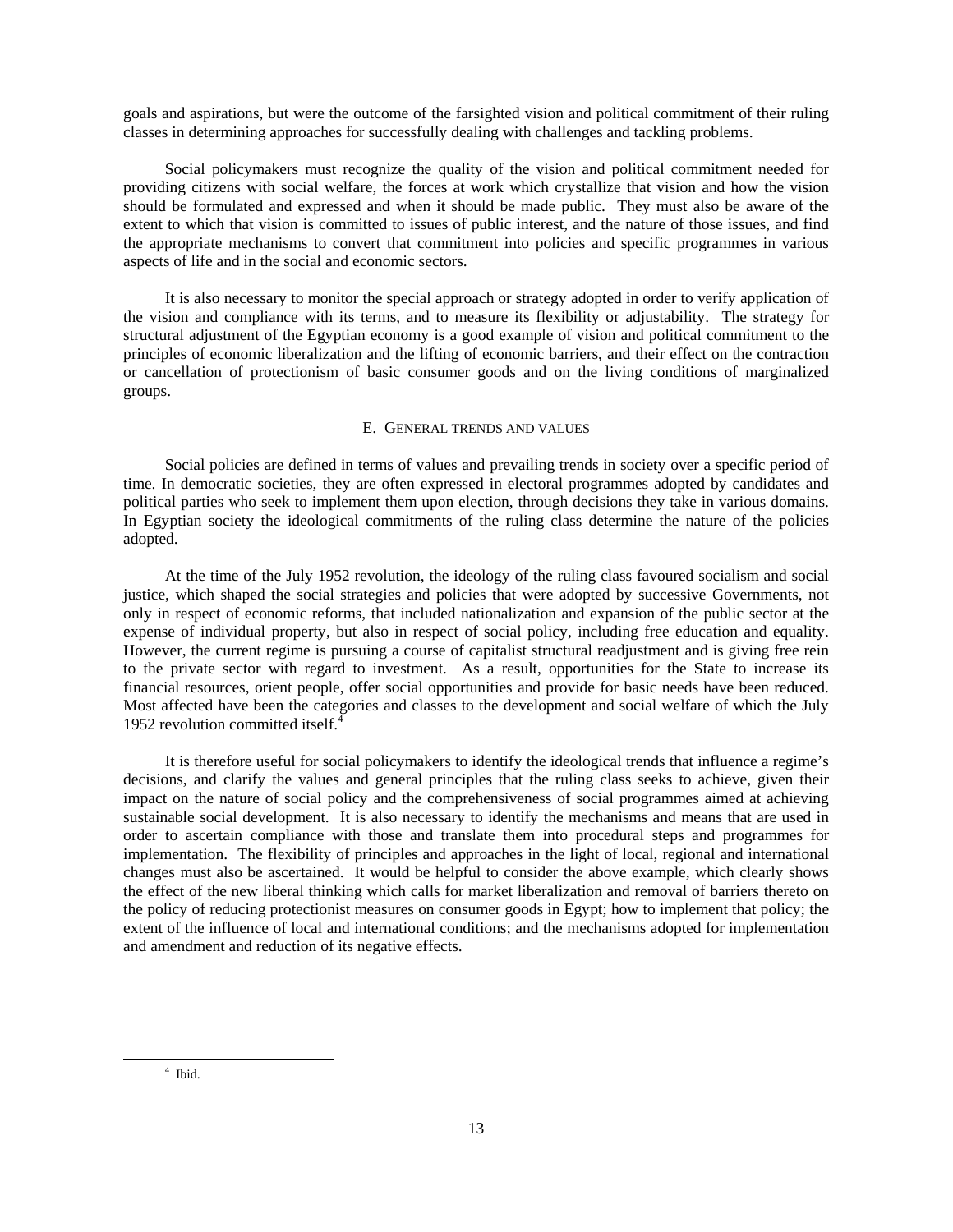### F. MODELS FOR FORMULATING SOCIAL POLICIES

 There are many models for formulating social policy, which vary according to political, economic, social and cultural circumstances in different societies. One or more models may be used in a certain society at various times. Public policy formulation literature refers to three main models, namely, the rational scientific model; the elite capture model; and the balanced interests model. Set forth below is a review of the characteristics of each model, with an indication of implementation conditions and elements, and supportive or impeding factors in success.

### 1. *The rational scientific model*

 Some societies depend on the formulation of their public policies on the rational scientific model to ensure that prevailing social problems are tackled objectively and measures capable of overcoming or limiting them are adopted. That model requires scientific research centres to undertake studies of the social, economic and political issues and problems, with a view to providing scientific and accurate knowledge of those problems. The model also requires knowledge of the preferences and values of society and their relative importance; alternative policies with the same objectives must be designed in the full awareness of the results of each scenario. Furthermore, the model must evaluate the capacity of each alternative to achieve the desired results, before choosing the most effective.

 Conditions for the model include the availability of a highly qualified organizing structure capable of giving accurate and objective data on the particularities of society, its changing circumstances and the nature of its values, in order to enable social policymakers to make rational decisions. It should be noted in that regard that the model can be used simultaneously with the other two models. Preference for one model over another usually depends on the nature of the political regime and the totality of its decisions and priorities.

 For application of the model, strategic papers on combating poverty should be prepared by independent experts and researchers studying the problem, its implications, dimensions and the people affected by it, on the basis of data compiled systematically in the field. Alternatives and solutions for dealing with the problem and its repercussions should then be identified, taking into consideration the prevailing values of the society in question. The most effective alternative should be selected in an objective and unbiased fashion, with no input from interested and influential parties, and on the basis of a cost/return evaluation for each alternative.

### 2. *The elite capture model*

 The decisions and choices of the elite prevail in societies where there are no democratic institutions or mechanisms for electing rulers who can be held accountable. Decisions are taken at the top and there is no popular participation which, at best, is merely the expression of values and choices of the elite who dictate their views to the masses.

 The elite capture model is the prevailing model in public policy formulation in the Arab region. Any participation by popular parties and organizations is limited and restricted. Therefore, public decisions rarely express the interests, ambitions and desires of the people. The interests of politically and economically influential people may coincide with those decisions, thereby enhancing the power of the ruling class and decreasing the focus on social policies targeting poverty, inequality, illiteracy and marginalization and making them less responsive to issues of common public concern.

 Social policymakers should give due importance to the matter of identifying the members of the influential elite who make decisions, and should familiarize themselves with their roles, positions and priorities and seek to identify their alternative options. They should also familiarize themselves with their influence in decision-making processes, the parties with whom they deal or whom they represent, as well as their relationship with organizations and associations in local and international civil society, and ways and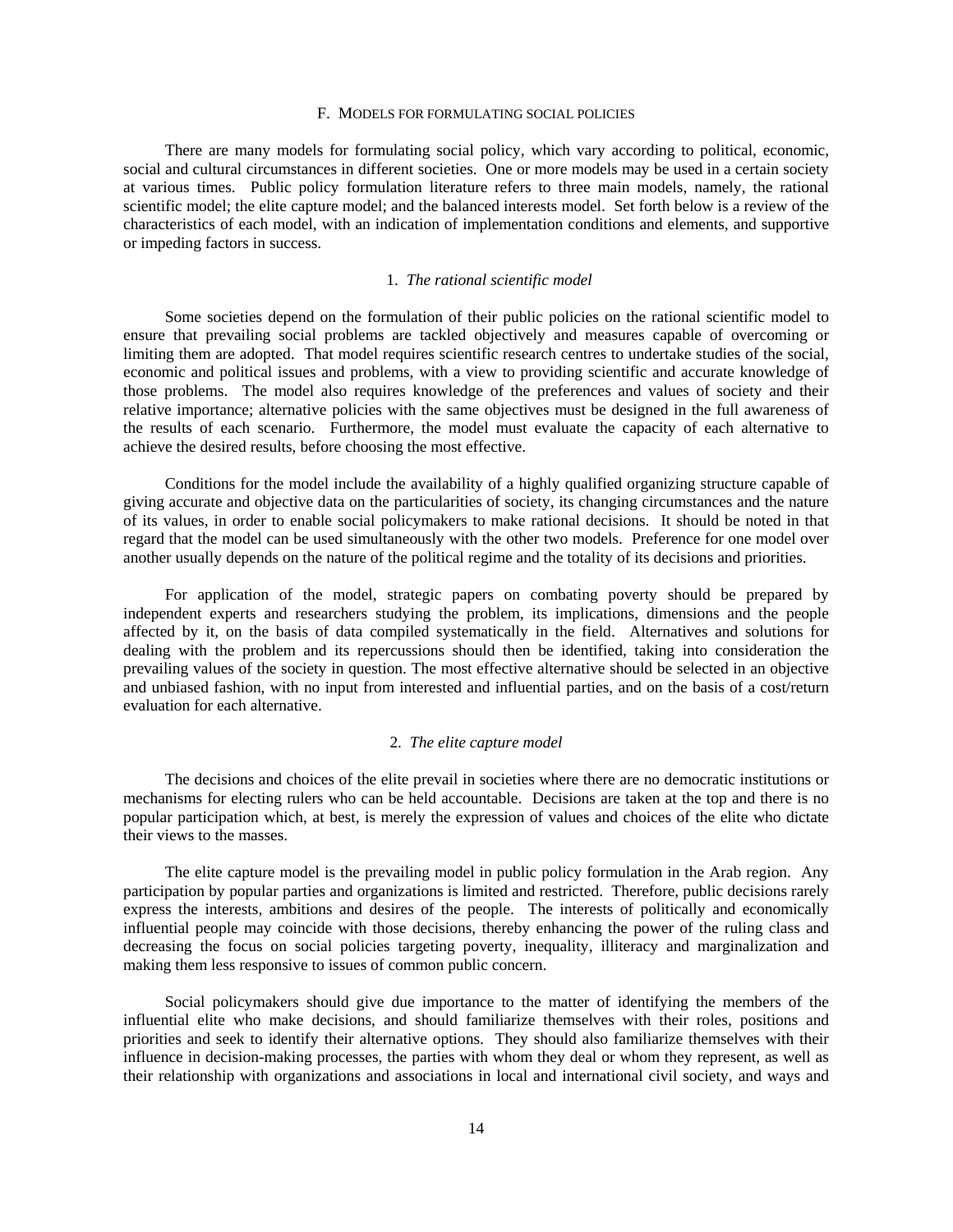means of ensuring cooperation and coordination between them. It is very important to monitor the mechanisms used by members of the elite in formulating their decisions or influencing the decisions of others. The resources or data that they use in order to reach their goals should also be monitored.

# 3. *The balanced interests model*

 This model depends on well-organized interest groups that influence Government decisions by seeking to present a set of demands agreed upon by their members. There may be more than one group, whose interests may or may not coincide with those of other groups, which might lead to a struggle or competition, obliging decision makers to balance all those demands. That is usually done on the basis of the relative influence of each group.

 Interest groups are made up of individuals of a society and its non-governmental civil organizations, including trade unions, vocational and scientific unions, charitable institutions and domestic associations, which often undertake the defence of those involved in their activities or, on a larger scale, in general public activities, by addressing specific problems or issues. Among the other functions of those groups, through which is determined their influence on general policies, is the mobilization of people and resources. The capacities and effectiveness of interest groups in influencing public policies vary in accordance with the political regime and the cultural environment of the society in question, and because of external pressures whose effect has become greater with the requirements of globalization and the conditions of its international organizations.

 Interest groups also include individuals and a number of State bureaucratic administrations, political parties, syndicates of employers in the productive sectors, persons working in the mass media and journalists, who usually defend the public interest and issues, and seek to influence decisions of concern to the public.

 Albeit the role of domestic organizations in Egypt has grown in recent years, as did the awareness of those working and volunteering in them, and in spite of the favourable political and social atmosphere that enables them to play an effective role in the development process, domestic organizations are subject to Government supervision, guidance and control by virtue of a law enacted in 1964. That law imposes controls before and after the creation of associations, and confirms the right to dissolve or merge associations without court permission. According to that law, regional and special unions were created in which the Ministry of Insurance and Social Affairs, and other ministries were represented. A merger took place between the unions and that Ministry which greatly favoured the Ministry. In 1994, the Government changed three articles of the law with the aim of barring the civil servants of the Ministry of Social Affairs and the Minister from heading the General Union of Associations and Civic Foundations. A president and a council were appointed by the President of the Republic.<sup>5</sup>

 Citizens' participation in managing local affairs is limited because of capacity constraints, dependence on the Government to devise, select and finance projects, and lack of confidence in the local administration at every level, because it is part of the State authority.

 A number of problems face the work of trade unions in Egypt and impede their participation in the development process. Such problems account for the dwindling number of participants and, in particular, women, in trade union activities. There are other problems in the relationship between trade unions and employers, the lack of data, the multitude of labour-related legislation and its tendency to change constantly, all of which contribute to the inefficiency of trade unions and their incapacity to participate in the development process effectively.

 $rac{1}{5}$  $<sup>5</sup>$  Ibid.</sup>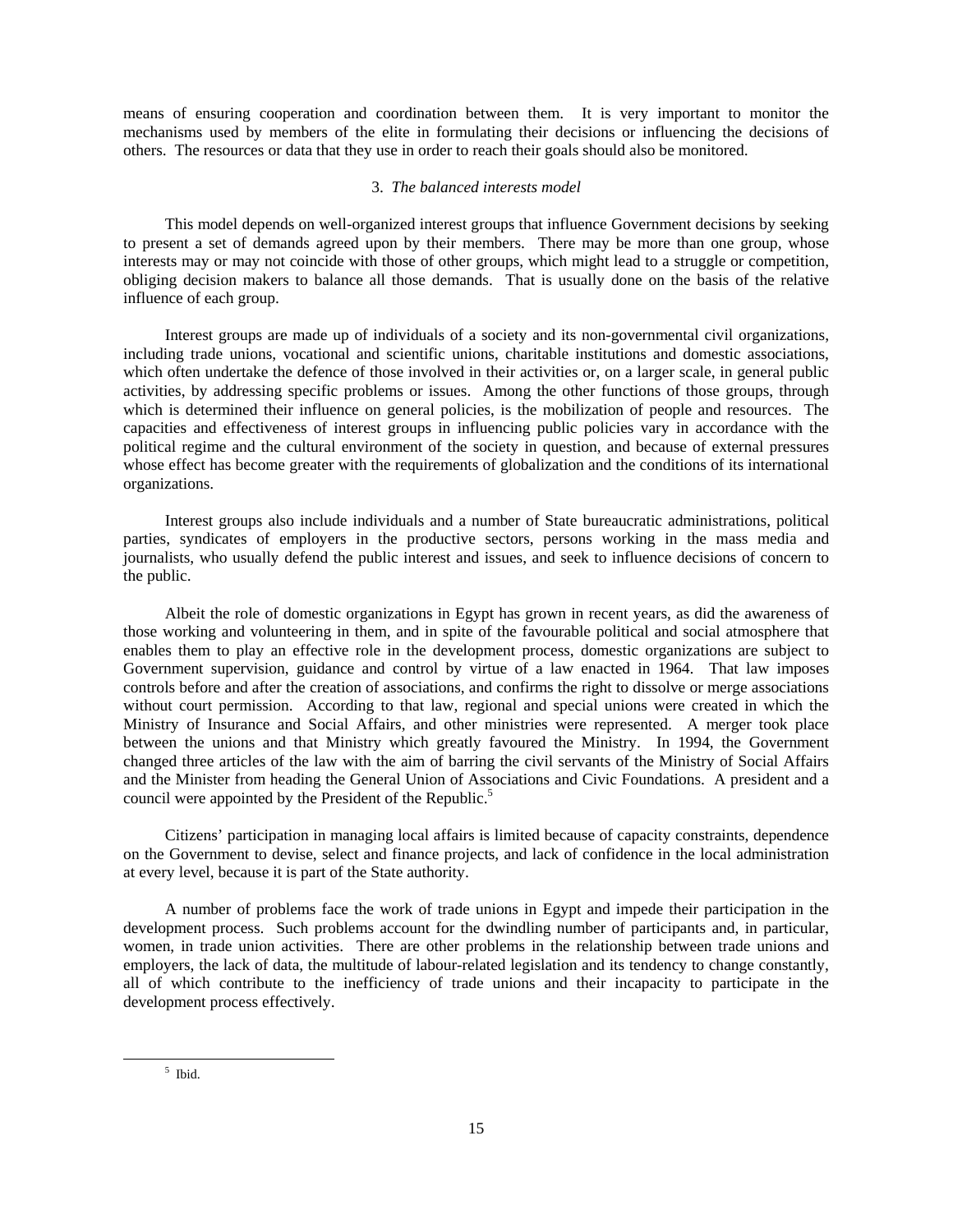In sum, the process of decision-making in Egypt and the administration of public and Government affairs face numerous challenges, the most important of which are the following:

 (a) The almost total absence of any effective role for political parties in decision-making: their influence is limited and has little impact on the vast majority of laws and decisions that the ruling party presents to the Council;

 (b) Political parties have little hope of acquiring power in the foreseeable future, for legal reasons related to the electoral process;

 (c) The president of the republic has arrogated to himself all powers, regardless of the fact that the constitution stipulates a separation of powers. Consequently, there is overlapping and confusion between the legislative and executive authorities;

 (d) The administration in Egypt is excessively bureaucratic, which hinders the exercise of local government;

 (e) Women's participation in politics is symbolic at all levels, including within political parties, the public legislative councils, the People's Council and the local level;

 (f) Legal, financial, security and administrative impediments and the lack of experience of domestic associations caused by the contraction of the State role in supporting social policies. All of the above have reduced the role of domestic associations in social policies and development projects: their activities are mainly in the area of benevolent services.

 Public policymakers must be aware of the roles of all interest groups and the mechanisms that are used to mobilize and activate public opinion; the mechanisms used for cooperation and coordination between them; the available technical and human resources that are capable of influencing public decisions and monitoring their implementation and evaluation. Special attention should be accorded to the methods and mechanisms used by interest groups for settling disputes, overcoming conflicts and undertaking negotiations.

 Attention should also be given to the role of legislation and public laws in setting standards and controls that regulate or restrict the work of those groups, and which either promote or diminish the effectiveness of social policies in meeting the needs and actual demands of the majority of citizens.

# G. THE SOCIAL DEVELOPMENT APPROACH

 The social development approach deals with social policy as part of a wider strategy for reform, including economic policies and employment which, together with such social issues as poverty, inequality and social justice, are interconnected, complementary and inter-supportive.

 The approach is of special importance for the countries of the ESCWA region, because most of those countries address social policy issues from the perspective of benevolent action and give precedence to matters concerning macroeconomics and politics. That perspective is manifest in the framework of social activities carried out in the sector, independently of the macroeconomic system.

 Some countries in the region have privatized assets, waived direct control of the consumer and services market, reduced support, given priority to market demand for social services, and opened some sectors to economic competition. That has obliged those countries to substitute support programmes for safety nets with more specific objectives, which has led to a contraction of general support programmes, that have become less comprehensive and narrower than previously, and has increased unemployment in the unofficial sector and the dependence of people on special arrangements by family and charity.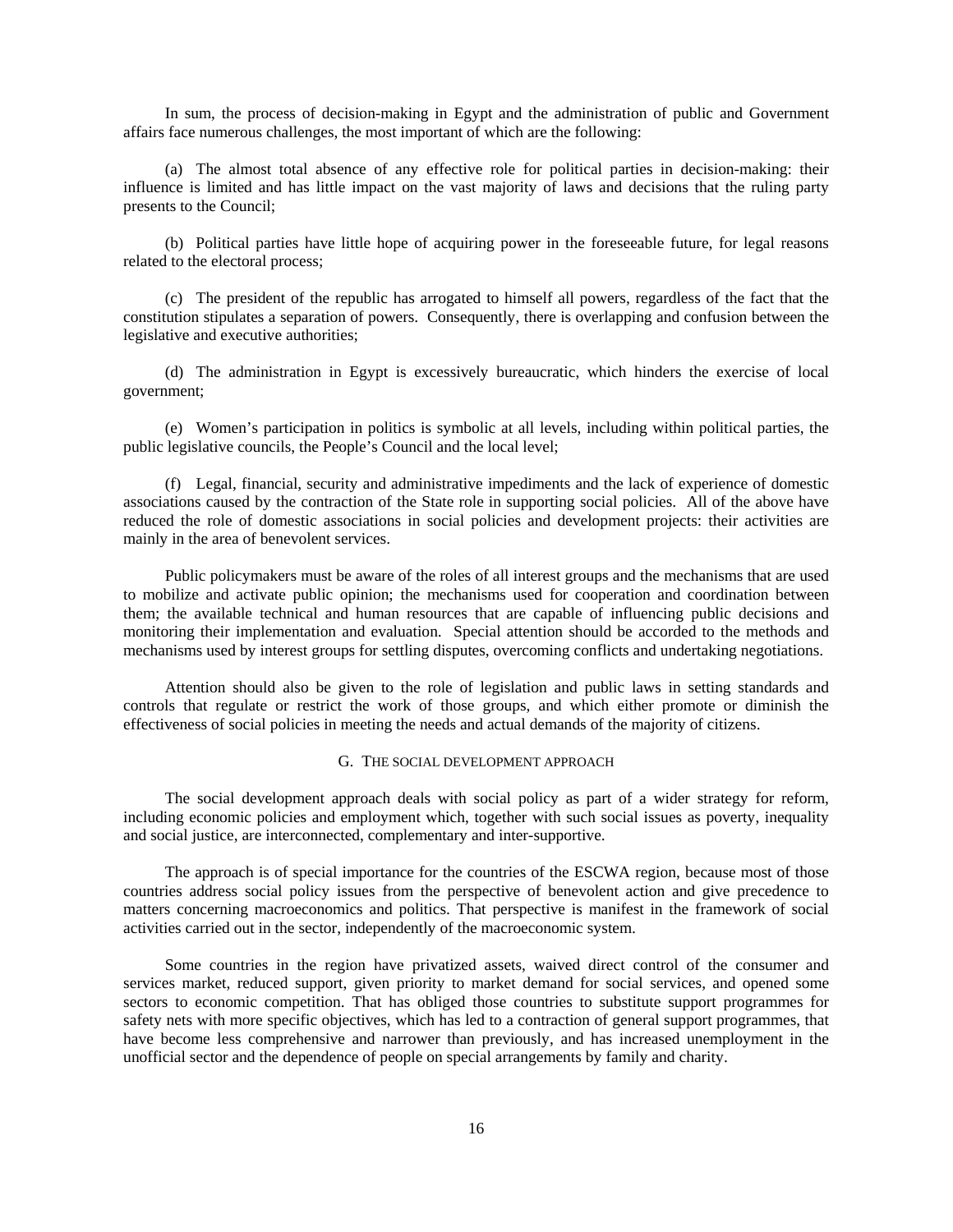In this domain, the Egyptian experience is the best example of that approach and its implications. The ESCWA report on its social policies<sup>6</sup> points out that, as a result of the strategy of readjustment adopted by the State in the 1990s and the free rein which was given to the private sector in respect of investment, State authority and institutions lost many of their financial resources. As a result, their ability to empower the population, provide social opportunities for it and meet its basic needs was reduced. Many social policies were stripped of such developmental aspects as education, the fair distribution of opportunities, the improvement of wages and promotion of health care. Social work was thus constrained and limited to dealing with social problems and providing support for the destitute and needy and persons with special needs. Educational policy focused on educating as many people as possible, but the quality of that education suffered and was randomly distributed and taken up. Health care policies addressed certain illnesses and the private sector was given free rein to invest in health care and education. Bureaucracy prevailed and there was no transparency on accountability for the performance of many governmental institutions. The report attributed those consequences to disregard for the social constituent of development, considering it complementary to, or perhaps a partial component of the sustainability of development; confining social work to benevolent services; the fragmentation and lack of complementarity of social policies; and the view of social services as State grants rather than human rights.

 Against that background, where only the economic dimension of development is perceived, current development practices in the countries of the region must be reconsidered, in order to gain a different perspective of the development process, where the economic and social dimensions are complementary. The role of the State should not be confined to organizing economic and social operations, but should include ensuring a balance between organizing such operations and intervening in them in order to minimize social hazards and empower citizens. Such empowerment can be achieved by involving citizens directly in the development process by providing job opportunities and channelling foreign investment in the best interest of the majority of citizens, without marginalizing or excluding them. Investment in human resources should not be limited to providing education and training, but include measures that accommodate the outcome of those operations to market needs and serious and effective encouragement for the absorption by the market of those resources.

# H. THE COMPETENCE OF THE PUBLIC ADMINISTRATION

 Notwithstanding the continuous contraction in the role of the State in economic and social developmental processes, as intended by structural economic reform measures in the mid-1990s, the concept of good governance was added to the development agenda, after it had become clear that neither markets nor democracy were able to function successfully, if at all, unless Governments are capable of formulating and implementing sound public policies, managing resources equitably, transparently and competently and in effective response to social security requirements and the economic demands of citizens.<sup>7</sup>

 For a successful development process, it is essential to have capable and competent people to formulate, implement, supervise, follow-up and effectively evaluate that process, and those capacities and skills must be continually upgraded. At the same time, the necessary formulae or organizational structures must be devised for the effective and efficient design and implementation of policies and the necessary financial resources must be secured. Special mechanisms must also be found for optimizing use of those resources, and a high degree of accountability and transparency must be maintained.

 Public administration in most Arab countries suffers from inadequately qualified human resources and the lack of accountability or transparency. Favouritism and nepotism are rife in respect of recruitment, promotion, the awarding of contracts and procurement, and even in the provisions to citizens of social

 <sup>6</sup> Abdel-Moty, Abdel Basset 2007, draft.

<sup>&</sup>lt;sup>7</sup> ESCWA, Towards Integrated Social Policies in Arab Countries: Framework and Comparative Analysis (E/ESCWA/SDD/2005/4).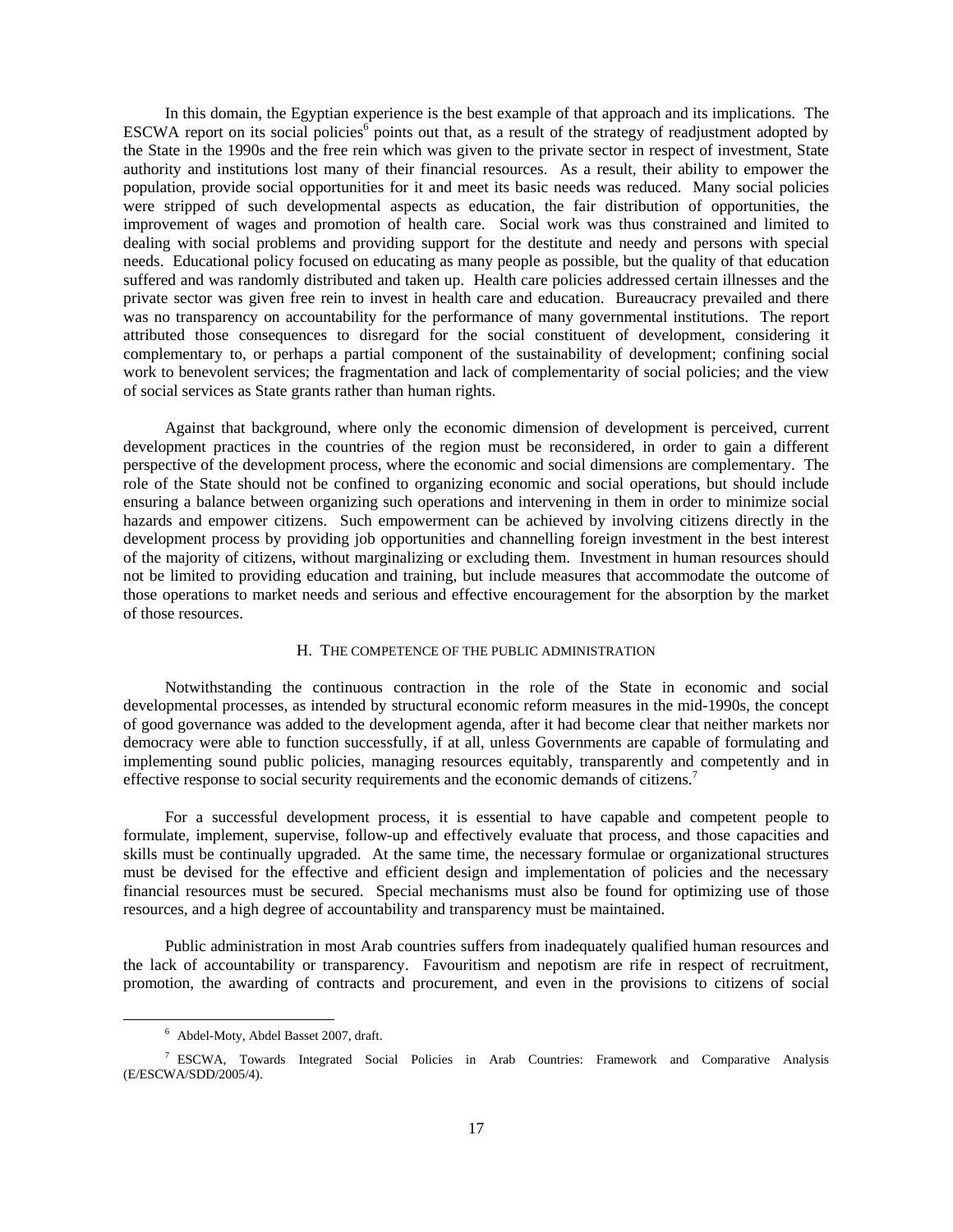services and benefits. That is caused by the lack or non-application of standards of efficiency and effectiveness and the lack of standards for success or failure.

 Civil servants must be ready to react responsibly to the needs and desires of citizens, and listen to their complaints about decisions taken at the central or local administration levels. The efficiency of the administration affects not only the outcome of development programmes, but also public participation in the development process, as is illustrated by the Egyptian national programme for rural development *Shurouk*. The ESCWA report on social policies in Egypt indicates that the problems impeding development efforts in the framework of that programme may be summarized as insufficient education, training, preparation and reorientation of administrative and management staff. There were also insufficient Government funds to attain the required levels of development, and the programme was considered to be in competition with the rural development programmes of other ministries. Furthermore, citizens had insufficient trust in local administration at all levels, which they considered to be part of the Government. As a result, citizens do not participate in local development projects.

### I. THE PLANNING PROCESS

 Social policy planning is a complex process which is crucial to the success of community development efforts. Sectors often overlap and actors exert political, economic and social pressure and influence. The process is not undertaken exclusively by public sector managers or experts, because other organizations, syndicates, trade unions, and political parties of the domestic sector take part in it, as do the mass media, research centres, stakeholders and members of the productive sectors of industry, commerce and services. The political, social and cultural environment has a marked influence as does the historical background of a society, on specifying the mechanisms for interaction between all those parties. The balanced interests model is most common in democratic societies, albeit to varying degrees, while in totalitarian regimes, the elite capture model dominates.

 Social policy planning and implementation pass through successive stages which appear, at first, to be arranged in a circular fashion. That arrangement is experimental: any stage may be used as the first step in the planning process. That process comprises nine stages, including the selection and identification of the problem or issue; choice and/or identification of priorities to be included on the agenda; identification and formulation of purpose and objectives; determination of alternatives and evaluation of relative yield of each; and implementation, follow-up and evaluation of the alternative selected.

 In order to illustrate the social policy planning stages detailed above, we shall consider hypothetical examples of two issues in Egyptian society. The first concerns workers repatriated from the Gulf after the invasion of Kuwait, while the second is the eradication of poverty. The implementation stages of social policy planning in respect of those two issues do not reflect the actual situation, although in respect of poverty, some stages closely resemble the actual situation.

### 1. *The case of repatriated workers from the Gulf*

 During the invasion of Kuwait in 1990, the Egyptian media gave extensive coverage to the problems of tens of thousands of Egyptian families returning from Kuwait with no savings, whose bread-winners had lost their jobs and income. The cause of those people was taken up by members of local councils and some non-governmental organizations and associations, which mobilized popular efforts to pressure members of the People's Council to include the issue on the agenda of its forthcoming session. Help from a research centre was sought in preparing detailed demographic, economic and social data on those families, in order to determine their actual needs.

 Notwithstanding the restrictions imposed on the heads of those families in respect of organizing demonstrations, representatives were able to meet some members of parliament who promised to raise the issue at one of their meetings. The study prepared by the research centre was annexed to the petition of the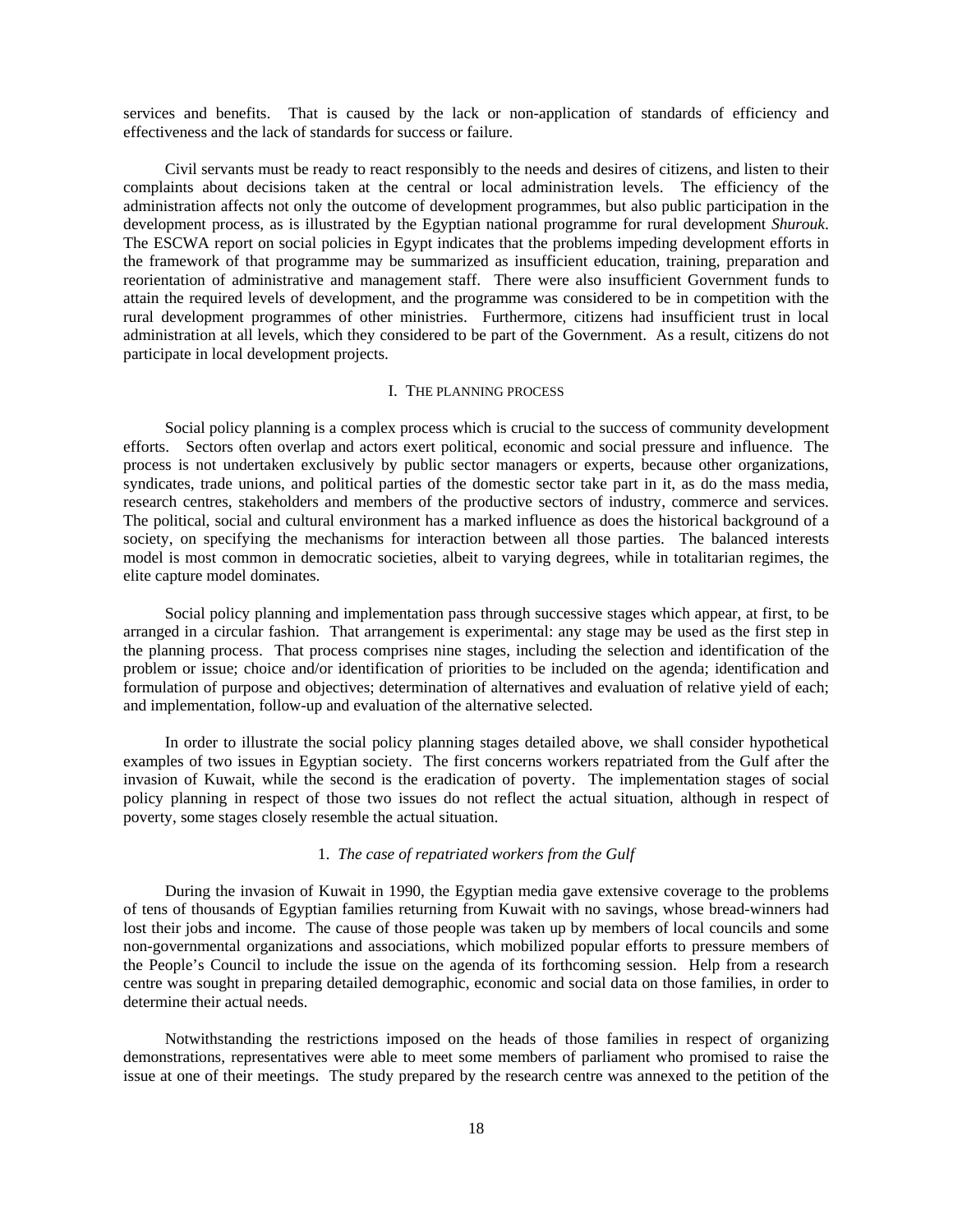interested parties and presented to the relevant parliamentary committees, for their study and recommendations. However, because that case was presented at the same time as other cases which were supported by politicians and influential people, it was considered of low priority, because of the low profile of the parties presenting it and the limited availability of financial resources.

 That case demonstrates how many civil society actors can work together to raise public awareness of the importance of an issue. However, because of the lack of influence of its champions, that case was not taken up by decision makers. Other, more influential, forces were able to ensure that priority was given to other cases, of interest to them. As a result, those forces obtained funding, despite the scarcity of financial resources.

 The first stage of that case involved identifying and defining the problem using the balanced interests model. However, at the stage in which the issues and related priorities were identified, there was a collision with the elite capture model, which favoured the interests of the few to the disadvantage of collective interests. Such a situation usually leads to the formulation of social policies for which there is no accountability.

# 2. *The eradication of poverty*

 The authorities gave the issue of the eradication of poverty priority over other social issues in order to limit the side effects of the economic reform programme and structural adjustment, which included increased unemployment, especially among young people, increased poverty, high inflation rates and lower wages, which swelled the numbers of poor persons in Egypt. The Social Development Fund was created in 1991 as a joint initiative of the Egyptian Government, the World Bank and the United Nations Development Programme for the purpose of developing human resources and accelerating economic development, in addition to creating a social safety net designed to minimize the negative effects of the economic reform programme by neutralizing poverty and limiting unemployment.

 That example demonstrates the impact of the elite capture model, not only at the stage of identifying poverty as a case worthy of attention, but also at subsequent stages, beginning with the prioritization of the case, its inclusion on the agenda, specification of the purposes and expected objectives of combating poverty and the selection of the most desirable. Programmes must be designed, a budget must be prepared, and the necessary human resources for implementation must be secured. The final stage is evaluation. The scientific and rational model can be of help at some stages of the planning process, particularly at the stage of identifying a problem and its implications, and give decisions an objective character.

 The determination of the elite to protect their interests usually outweighs scientifically inspired decisions, the effect of which fades in that context. That is clearly visible in the selection by the State of social funds as a tool to promote economic development, rather than the adoption of more radical approaches aimed at eradicating poverty at source.

### J. INVESTMENT IN HUMAN RESOURCES

 Growing interest in the role of human resources has made it central in analysing social development. That is confirmed by the theories which consider that the relationships between growth and efficiency on the one hand, and redistribution and equality on the other hand, are positive and self-enhancing. In the past few years it has been stressed that poverty cannot be considered a function of income; all aspects of poverty must be considered if it is to be eradicated and social welfare achieved. Public expenditure must not be viewed merely as public consumption, but as a factor in economic and human development.<sup>8</sup> Thus, development indices are no longer measured solely by the increase of an individual's share of gross domestic product or

 $\frac{1}{8}$  ESCWA, Towards Integrated Social Development Policies: A Conceptual Analysis. Social Policy Series, No. 8 (E/ESCWA/SDD/2003/16).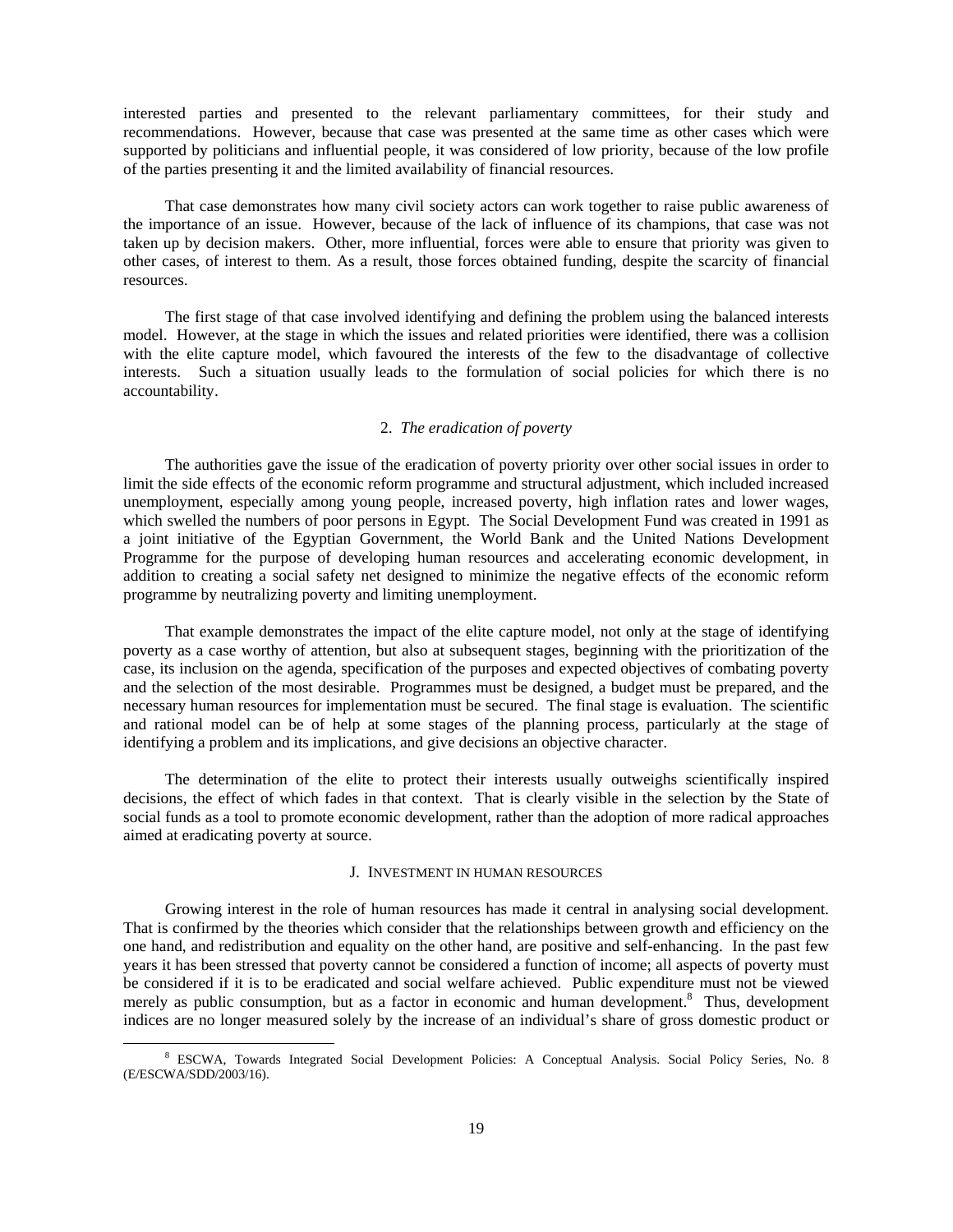by consumption, or by an improvement in health care services and education, but increased capabilities are considered the main criterion for human development.

 The characteristics and size of and challenges confronting employment emerge as the most important factors in social development, that must be given due attention by social policy planners. Consideration should also be given to educational systems, orientation programmes and training and mechanisms for linking those systems to the needs of the labour market. Nevertheless, in the light of foreign investment flows, the liberalization of the economy, the cancellation of tariffs and taxes, the conclusion of international and regional agreements and the subsequent attempt by national Governments to reduce care services to their lowest levels, in addition to so-called social dumping, aimed at making the country more attractive to foreign investment, it has become essential for social policy designers to propose to the State alternative laws and legislation designed to intervene and buttress national employment against the challenges of globalization. Not only must selective safety nets be provided, but mechanisms and far-reaching controls capable of protecting citizens from layoffs, early retirement, reduction of wages and inflation must be put in place. All of the foregoing exacerbate the marginalization of citizens, denying them participation in economic activity and barring them from attaining the social conditions and resources that would enable them to express themselves independently about their interests, within the prevailing framework of values and institutions.

#### K. FINANCIAL SUSTAINABILITY

 Financial resources have a tangible impact on the choice of solutions for social problems and preference for one solution over another. Limited financial resources create competition from those who seek funds for different issues and projects. Decision makers then find themselves compelled to defer some cases or avoid addressing more than one case at a time. Most social policies, however, require sustained financial resources and consistent endeavours to develop them and increase their volume, if the desired objectives are to be achieved efficiently and effectively.

 The social security fund is one of the examples that may be cited in that regard, because its financial resources and their sustainability have a great impact on its performance and continuity. Payment of pensions requires cooperation between employees, employers and the State. State resources depend on the effectiveness of the taxation system that it adopts, and its impact on the general budget. All of which is to a large extent influenced by the pattern of economic growth and its ability to confront and overcome crises effectively. The sound investment of resources in such secure assets as real estate and productive projects is reflected in the capacities of the social security fund to honour its financial obligations in the medium- and long-terms, with due consideration for future demographic trends, including a rise in birth rates, higher life expectancy and the emigration of young people.

 It should be noted that it is important to enhance the traditional collaboration and solidarity between members of the same family, and between families and the local community and its organizations. Almsgiving is a good example of a system that compensates for the insufficiency of social coverage of some aspects of official care. Squandering of the public budget, the financial burdens of the inflated Government bureaucracy, the corruption and favouritism that prevail in that bureaucracy, and lack of transparency and accountability all lead to the thwarting of every noble goal of any social policy.